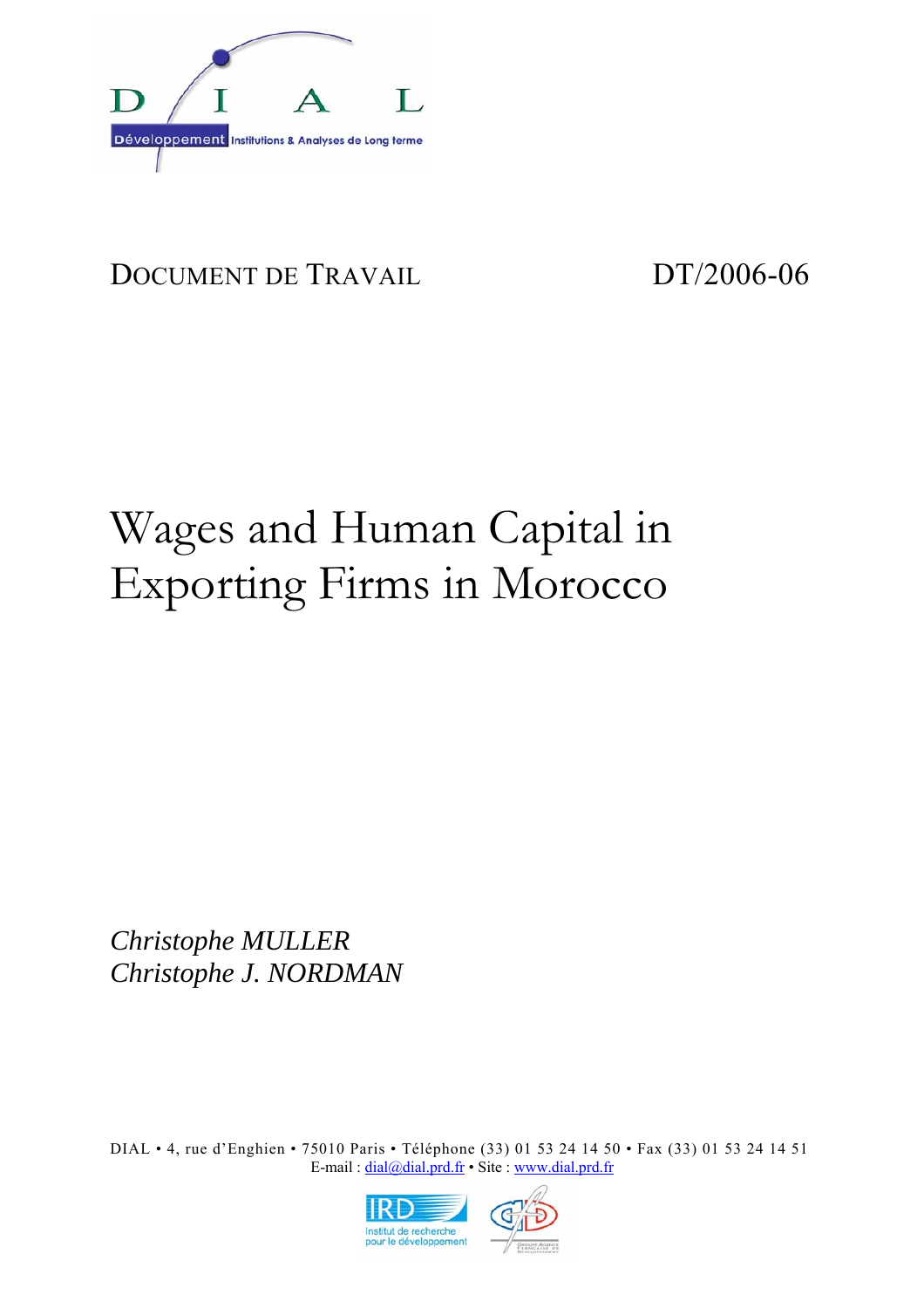#### **WAGES AND HUMAN CAPITAL IN EXPORTING FIRMS IN MOROCCO1**

Christophe Muller Departamento de Fundamentos del Análisis Económico Universidad de Alicante cmuller@merlin.fae.ua.es

> Christophe J.Nordman IRD, DIAL, Paris nordman@dial.prd.fr

**Document de travail DIAL**  Mars 2006

#### **ABSTRACT**

We study the relationship between wages, human capital accumulation and work organisation in Morocco using matched worker-firm data for Metallurgical-electrical and Textile-clothing firms. While wages are found to rise with all human capital characteristics, returns to education and experience are much higher for the upper wages. Participation in on-the-job training is constrained by: a relevant industrial location; a minimal educational background; and an appropriate family situation. Moreover, work organisation and on-the-job training are dependent on the education process. Finally, we find strong interactions of human capital accumulation with involvement in chain gangs, team work and supervision.

**Key Words:** Africa, Morocco, Wages, On-the-job training, Human capital, Workplace organisation, Matched worker-firm data.

#### **RESUME**

Nous étudions le lien entre salaires, accumulation du capital humain et organisation du travail au Maroc en utilisant une enquête couplant des informations sur les entreprises et les employés de deux secteurs manufacturiers. Bien que les salaires soient sensibles à toutes les variables de capital humain, les rendements de l'éducation et de l'expérience sont beaucoup plus élevés pour les travailleurs à hauts revenus. La participation à la formation sur le tas du travailleur est favorisée par son secteur d'appartenance, son niveau d'éducation et sa situation familiale lorsqu'elle est favorable. De plus, l'organisation des tâches sur le lieu de travail (à la chaîne, en équipe) découle aussi du niveau de capital humain des salariés.

**Mots-clefs** : Maroc, Salaires, Formation sur le tas, Capital humain, Organisation du travail, Données liées employeurs-employés.

**JEL Code** : J24, J31, O12

 $\overline{\phantom{a}}$ 1

This paper has been supported by the ESRC under the grant no. R000230326. The first author is grateful for the financial support by Spanish Ministry of Sciences and Technology. Project No. SEJ2005-02829/ECON and by the Instituto Valenciano de Investigaciones Economicas. Usual disclaimers apply.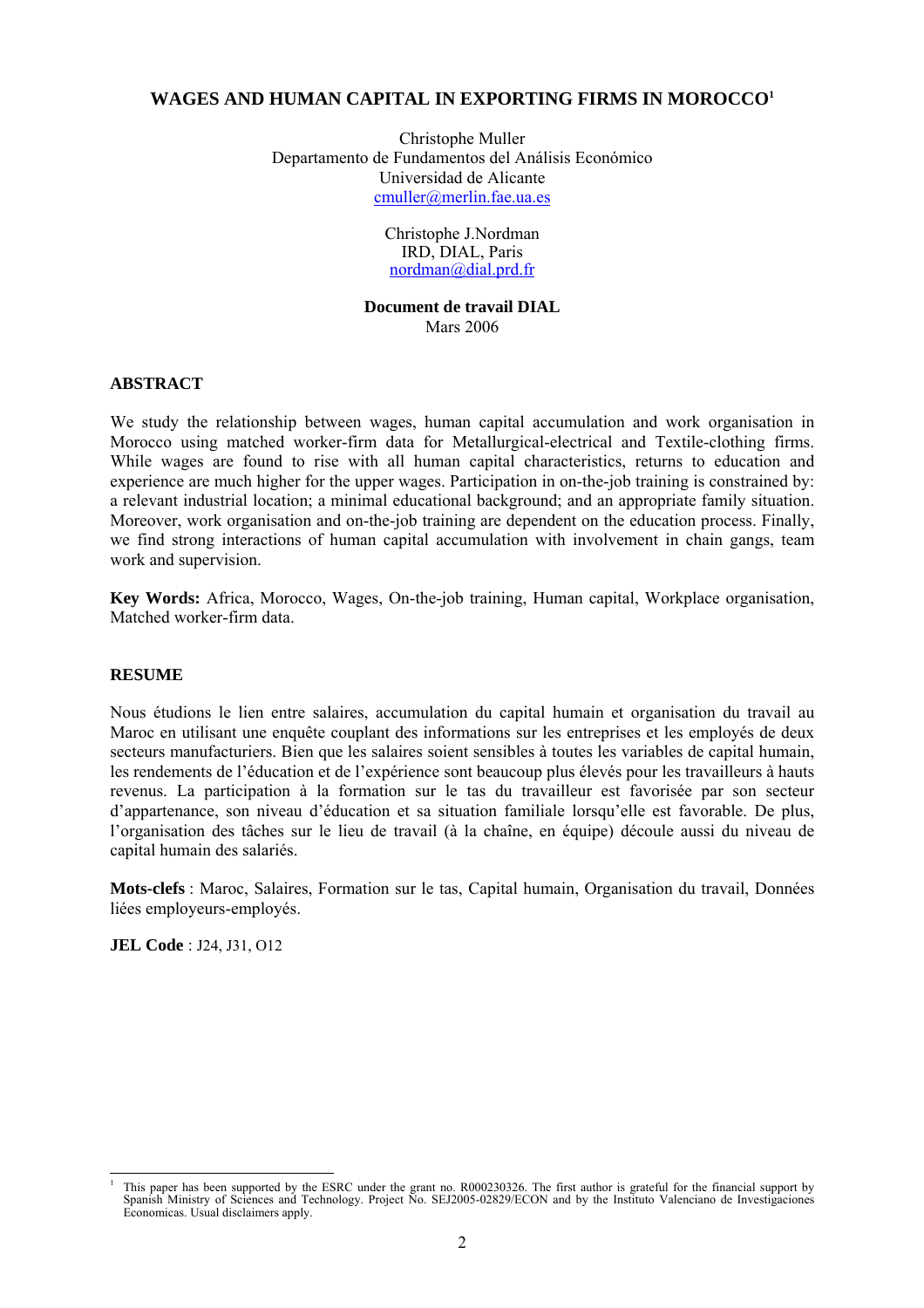## **Contents**

| 2 <sup>1</sup> |  |
|----------------|--|
|                |  |
|                |  |
|                |  |
|                |  |
|                |  |

## List of tables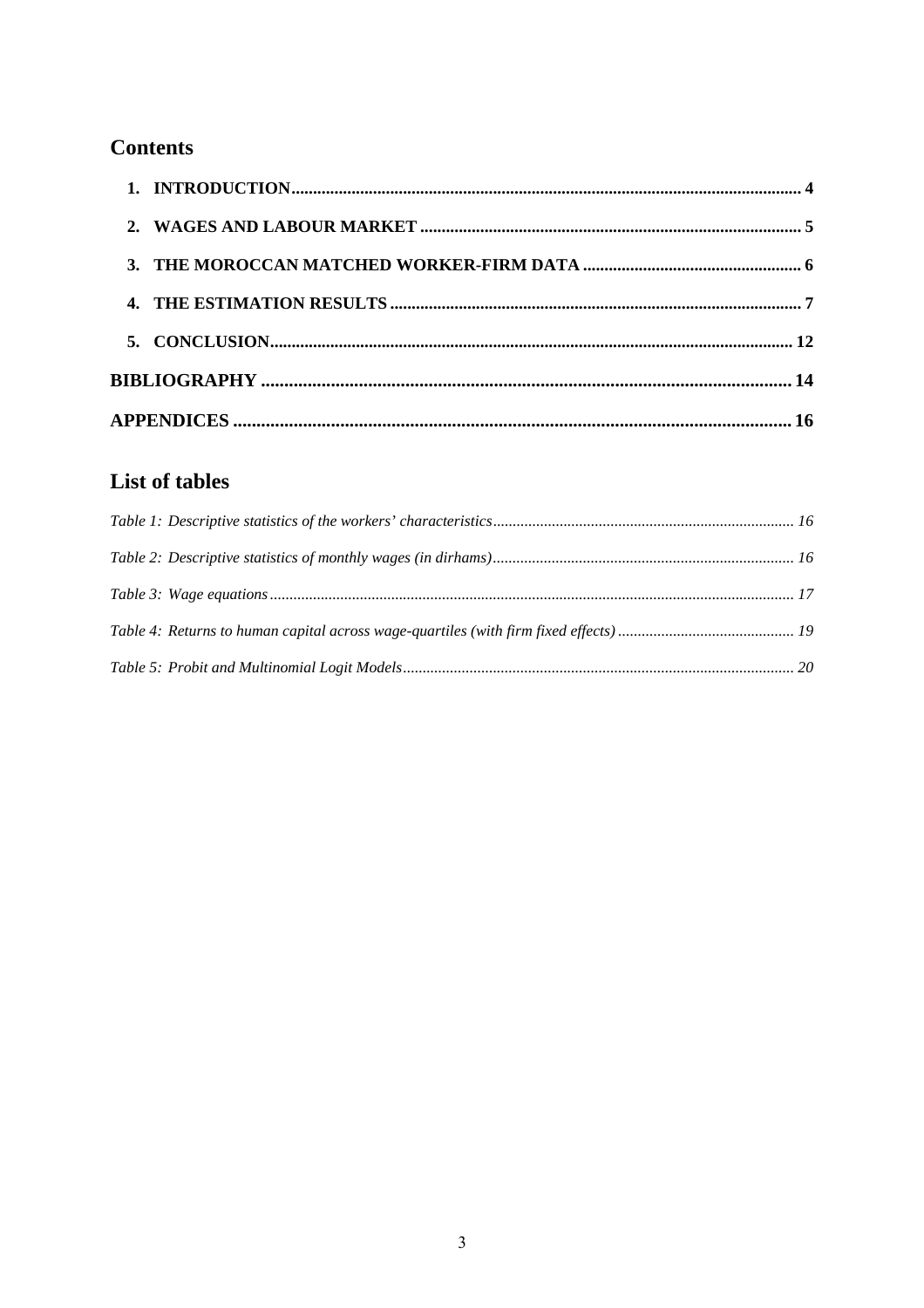#### **1. INTRODUCTION**

Morocco is a semi-developed economy with a rapidly evolving working population. About one third of the Moroccans are under 15 years old, while the decreasing fertility rate is still at 3.1 percent in 2000. Moreover, there are large inter-urban and rural-urban migrations. For these reasons, the Moroccan labour market is tight in the peri-urban areas where exporting firms are often concentrated. However, although job searchers are abundant, the qualification of the Moroccan manpower is limited. More than 50 percent of adults are illiterate, much more for women.

In this paper, we examine whether raising human capital of Moroccan workers is likely to stimulate their earnings in two industries: Textile-clothing and Electrical-Mechanical industries. While half of the population works in agriculture, the Textile industry stands as a major employment sector (42 percent of industrial employment, 60 percent for female labour force). Textile production has increased by 7.75 percent per year between 1986 and 1998, and contributes to 11 percent of exports (Intermon, 2003). Most garment companies are small sized family entities where the minimal wage, social security and legal contracts are not enforced. In contrast, a few modern firms account for the bulk of human capital investment in the textile sector. We focus on some of these firms and on electrical-mechanical industries, another pillar of the exporting industry in Morocco.

During the last decade, social indicators substantially improved following growing public social expenditure and better focus of social policies on rural areas (The World Bank, 2001). Yet poverty and vulnerability were found to be on the rise. The incidence of poverty was 13.1 percent in 1990/91 and 19 percent in 1998/99. Explanations of these high poverty figures can be found in sluggish GDP growth, drop in agricultural value-added after several droughts, collapse in employment creation and growing inequality in rural areas. This morose economic context hampered the progress of labour earnings. An open question is whether better education and training can lead to large wage increases in such situation.

The restructuring of the Moroccan economy towards an export orientation started at least from 1984. Foreign trade has been liberalized as early as 1986, culminating with several association agreements with the European Union, the free trade agreement with the US and the new industrial port in Tanger in 2005. Moreover, from 1989, a large privatisation programme of public firms went under way. In 2003, China entered in the WTO, generating fierce competition for Moroccan products in Europe. Besides, the quotas of the multi-fibre agreement were eliminated. These events are new threats on the Moroccan textile and other exporting firms. In the textile sector, 75,000 jobs were destroyed in 2005 in Morocco, and several firms closed. Only firms producing small series and luxury products seem to be able to compete with the Chinese competition, in the absence of modernisation. All these economic transformations have affected wages and employment. Although aggregate wages do not seem to have suffered much, wages in firms oriented towards export have sometimes dropped (Currie and Harrison, 1997). In this paper, we focus on the latter type of firms, which are believed to be amongst the most efficient ones, in part due to self selection since inefficient firms cannot compete on international markets (Clerides, Lach and Tybout, 1998).

In 1986-91, one factor contributing to poverty alleviation is the fast expansion of jobs in the manufacturing export-oriented sector, mostly in Clothing and Textile and Electrical-Mechanical industries. However, job creation mainly came from low-skill, low-pay temporary jobs, which may be why real wages have almost stagnated in the 1990s (Lane et al., 1999). Meanwhile, the low education and training level of the Moroccan manpower hampers the competitiveness of exporting Moroccan firms, implying low remuneration in these sectors (Royaume du Maroc, 2004).

Can better education and on-the-job training provide an easy way to combat wage stagnation in the dynamic segment of the exporting industry in Morocco? We explore this question in this paper. We discuss wages and the labour market in Morocco in Section 2. In Section 3, we present the data and comment on the estimation results in Section 4. Finally, Section 5 concludes.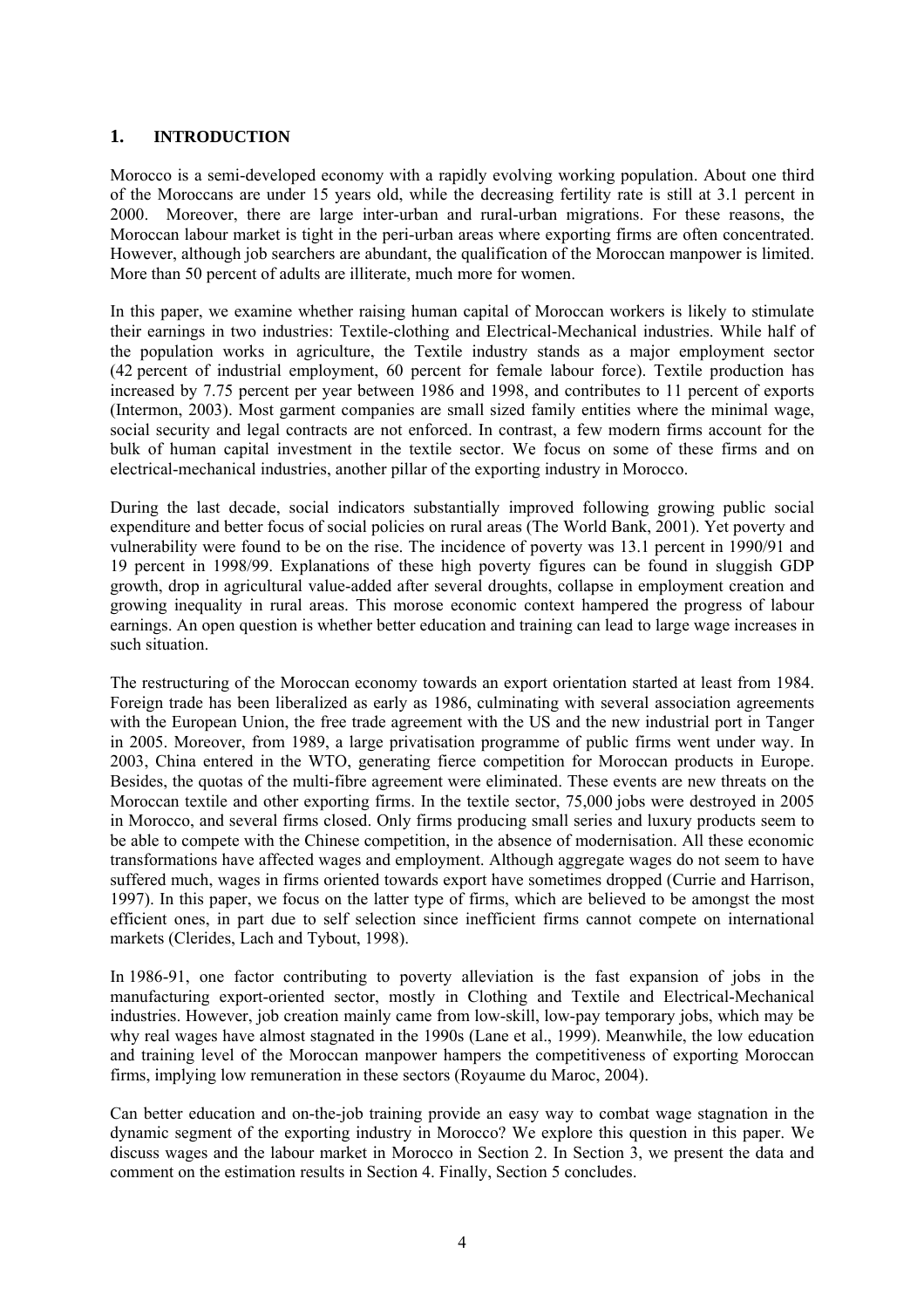#### **2. WAGES AND LABOUR MARKET**

In Morocco, the labour legislation underpins the level of wages. Unions have a strong influence and the presence of an official minimum wage (SMIG: salaire minimum interprofessionnel garanti) has been a crucial element of wage determination in the recent period. This was not always the case: during the 1980s real wages in the Moroccan manufacturing sector declined while the real SMIG increased by about 25 percent. During the 1990s, the SMIG adjustment over time followed the changes in the mean urban wage more than proportionally (The World Bank, 1994). Thus, the partial vanishing of the differential between mean urban wage and SMIG contributed to reducing the global dispersion of wages. The 52 percent increase of the SMIG between 1989 and 1994 cannot be explained by the sole change in the cost of living (35 percent over this period). The monthly SMIG had not been updated (1,659 Dirhams<sup>2</sup>) since 1996, then was raised by 10 percent in 2000. Although the minimum wage is not enforced in the informal sector of the economy, it is well implemented throughout the industrialised, unionised sectors in which most workers' earnings stand above the minimum wage. These workers are generally paid between 13 and 16 salary months per year, including bonuses.

Only few articles, beyond the ones already mentioned, deal with labour markets in Morocco. Lane et al. (1999) underline the stagnation of the average wage in the manufacturing sector over the 1990s. Considerable gaps in average wages persist across sectors. The least remunerative industrial sectors are those of Leather and Confection, while the most profitable are the sectors of Drinks and Tobacco. The mean wage in the latter sectors is, in 1995, more than three times higher than that of the Confection Sector<sup>3</sup>. The stagnation of wages may be partly explained by the fact that the least remunerative industries have had the largest share of job creation during the past decade. In these conditions, the government may face a trade off between wage rise and unemployment.

However, according to the World Bank (1996), the constant augmentation of the SMIG put pressure on urban unemployment, especially for the least educated workers. The recommendations of the World Bank in 1996 were the fixation of the SMIG in order to create jobs in the formal sector and raise competitiveness on international markets. By contrast, in 1999, the World Bank underlines the necessity to reduce non-salary costs and to maintain an effective social welfare system. Hence, in Morocco, it seems that the wage policy could move away from the consideration of salary costs and rather concentrate on raising workers' productivity. A natural way of improving labour productivity is to enhance workers' human capital.

The skills of the workforce as well as exposure to competition doubtless much explain wage disparities across sectors (as in Clerides et al., 1998). Our survey covering two sectors confirms it. Meanwhile, other factors intervene as employment duration and on-the-job training (OJT). Indeed, legally, the minimum wage is not applied for certain types of employees, such as young workers below 18 years old, temporary workers or trainees. Furthermore, in 1986, at least half the firms of the Moroccan private manufacturing sector and 40 percent of the large companies (over 100 employees) pay unskilled workers an average wage below the SMIG<sup>4</sup>. On the other hand, only 3 percent of the firms of this sector pay skilled workers below the minimum wage.

The statutory frame of the Moroccan labour market is stiff. Until recently, working relations were governed by a legislation dating 1921 which strongly emphasised job security, so much so that dismissing permanent workers was expensive<sup>5</sup>. The law provided for a 48-hours maximum workweek with no more than 10 hours any single day, premium pay for overtime, paid public and annual holidays, and minimum conditions for health and safety, including the prohibition of night work for women and minors. As with other regulations and laws, these are not universally observed in the informal sector.

 $\overline{\phantom{a}}$ 2 147 US dollars of 2001.

<sup>3</sup> In the industrial sector, the annual average wage - ratio of mass salary to permanent employment - amounted in 1995 to 34,963 dirhams, that is 2,914 monthly dirhams. 4

The World Bank (1994). Females are more likely than males to receive a wage below the SMIG.

Workers are considered permanent when they can justify more than a year of job seniority.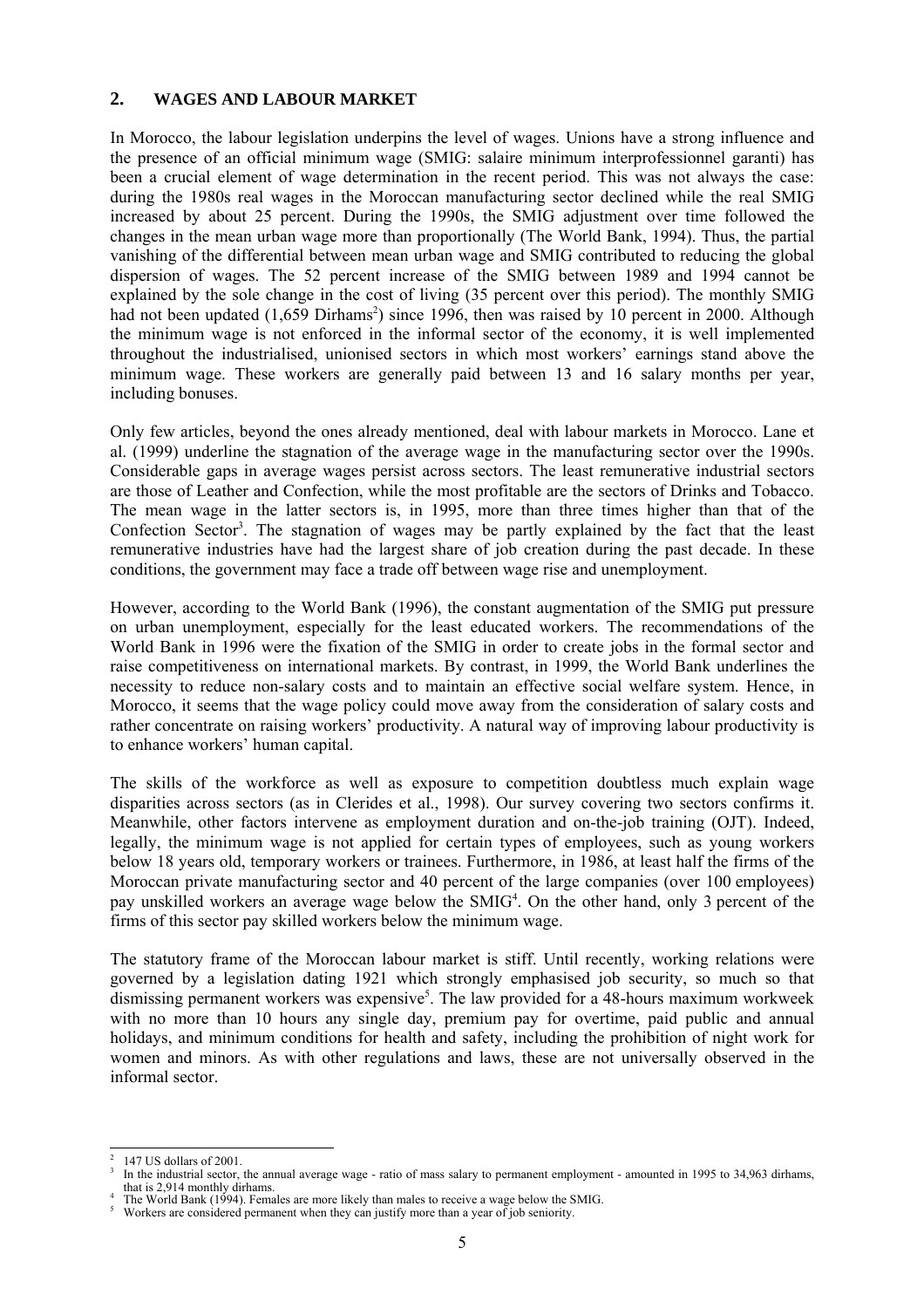Several studies showed that the former Labour Code, with its old-fashioned dispositions combined with the slow pace of the law contributed to making more expensive the management of human resources in Morocco (The World Bank, 1999).

The labour market may now benefit from the recently adopted labour code (July 2003), which encourages flexibility and contains procedures for conciliation. The new code also reflects international conventions regarding the protection of children, women, handicapped people, workers and unions' rights.

However, since employers hesitate to hire permanent workers, temporary workers gave considerable flexibility to the Moroccan labour market, although this flexibility has been acquired at the cost of employment stability and accompanying investment in human capital (Lane et al., 1999)<sup>6</sup>. Indeed, job precariousness not only diminishes the personal implication of the worker for her training in the firm, but also deters training investment by employers. Statistics of the *Direction de la Statistique* on the creation of industrial employment in 1995 exhibit the prominence of seasonal jobs at a rate of 80 percent. These jobs, contributing for 19 percent to total employment in the transformation industries, grew by 8 percent as compared to 1994, while permanent jobs increased only by 1 percent. Moreover, much of the labour force access the labour market through informal networks, frequently relying on family or personal links (El Aoufi, 1997). We now discuss the data used in the estimation.

#### **3. THE MOROCCAN MATCHED WORKER-FIRM DATA**

A specific survey at the employee's workplace was undertaken to produce a sample of matched worker-firm data in Morocco<sup>7</sup>. The data include information about the career of each worker in the surveyed firms: individual characteristics (matrimonial status, number of dependent children, geographic origin), wages, educational investment (years of schooling at the primary, secondary, tertiary levels, university or vocational degrees), post-school training (apprenticeship, internships, formal training within the current firm), experience in the labour market and occupation in the current firm. The data combine these workers' characteristics with the characteristics of the firms in which they work.

187 individuals were interviewed during Summer 1997 (Nordman, 2000). 1997 was an exceptionally good agricultural year, which stimulated the whole economy. The survey was completed in January 2000 while the employees of an additional firm were included in the sample, which now amounts to 203 individuals matched with 8 firms. The firms were selected on criteria of size (not less than 50 employees), activity, vocation to export and capital ownership. Firms not exporting their production or foreign owned were not retained in the sample<sup>8</sup>. Employers have been asked about their firm's characteristics, including: workforce composition, work organisation, training and communication practices, organisational or technical innovations, competitiveness. The observed occupational structure within each firm was used to constitute representative sub-samples of their workers. Workers were randomly chosen within each occupation strata and not less than 10 percent of the manpower was interviewed.

In these data, four firms belong to the Textile-clothing sector located in Tanger area and four firms to the Mechanics, Metallurgical, Electrical and Electronics Industries (IMMEE or Electical-Mechanical industries to shorten) in Casablanca area. The average size of the visited establishments is 230 employees. 54.1 percent of the employees work in the Textile sector and 45.9 percent in the IMMEE. The proportion of female in the overall sample amounts to 49.8 percent.

l 6 High welfare costs in the formal private sector (from 21.7 to 35 percent of gross wage) increased the cost of permanent workers and detered firms of the informal sector of joining the formal economy.<br><sup>7</sup> The methodology of the Moroccan survey is in Destré and Nordman (2002). Definitions and descriptive statistics of the variables used in

this paper are in Tables 1 and 2 of the Appendix.

The survey was designed to concentrate on Moroccan exporting firms, i.e firms belonging to the formal manufacturing sector of the Moroccan economy. The survey purpose was to investigate the conditions under which employees' workplace learning occurs and its association with the firms' organisational features. Therefore, firms with too few salaries were excluded from the investigation.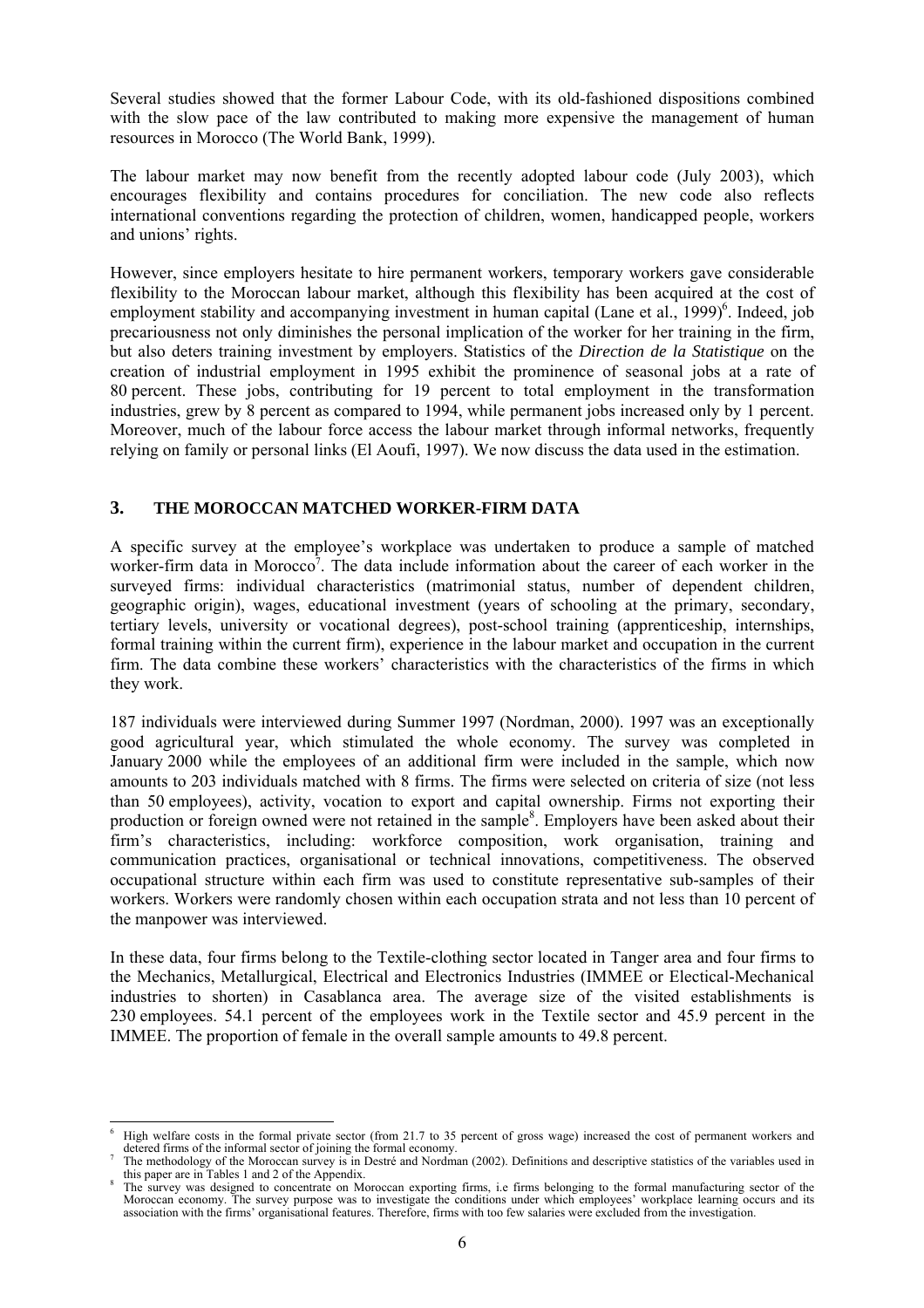The mean schooling year is 9.8 years (standard deviation 9.7). It is calculated from the workers' questionnaires, using the available information on the highest level of education reached by the workers. When this variable is calculated from the age of end of school, from which we deduct 6 years, the average number of years of schooling is close to 13 years. The education variable we use is net from repeated classes (accounting for the observed number of unsuccessful years of education<sup>9</sup>) in order to avoid overestimating education<sup>10</sup>. 5.4 percent of the workers have had no schooling, 16.7 percent have completed only primary education (1 to 5 years), 65.5 percent have reached an educational level of 6 to 12 years (secondary school) and 11.8 percent have completed studies in higher education. 33 percent of employees have a vocational diploma related to their current job.

The average tenure in the current firm is 6 years (4.3 years for females, 7.4 years for males). Total professional experience is on average 8.7 years (10 years for males, 6 years for females). Previous experience off the current job is on average 2.7 years (1.2 years for females, 3.9 years for males). 14 percent of the employees have worked in their firm for at least three years without any previous work experience. The overall ratio of tenure to overall work experience, 69 percent, is due to a large number of young, first-time workers. This leads to an average age of workers equal to 30 years, although only six workers are observed under 17 years old, none under 15 years old. 17 individuals are paid under the SMIG of 1996: 1659 Dirhams. The studied firms do not massively employ under age or pay below the SMIG, practices sometimes mentioned for Morocco (Intermon, 2003).

Let us examine some characteristics of the wage sample. The average monthly wage stated by the employees is equivalent to  $228$  US dollars<sup>11</sup>. The average wage in the IMMEE is 1.3 times greater. Moreover, on average male workers' wages are 1.5 times higher than those of female workers. Differences in human capital endowments across gender and sector contribute to explaining these wage differentials. Indeed, the workers' average education in the textile sector is 11.1 years against 15 years in the IMMEE. Given that the clothing sector is the lowest wage manufacturing sector in Morocco, the inter-industry wage differential could explain some of the gender wage gap. However, the proportion of female workers in the two sectors is similar. This reinforces the suspicion about the persistence of wage discrimination against females even if they generally have lower experience in the labour market.

#### **4. THE ESTIMATION RESULTS**

The estimates are mainly based on OLS and quantile regressions. For the OLS, firm fixed effects have been introduced in some versions only to assess the importance of using matched data. For OLS and quantile regressions, we present results with dummies of wage quartiles (indicating the relative position of each worker in the wage distribution) crossed with human capital variables and without quartiles. Indeed, returns to human capital can vary across wage categories<sup>12</sup>.

However, OLS and quantile regression estimates cannot be straightforwardly compared as they are anchored around the quantiles of different distributions. Introducing the quartile dummies in OLS allows us to estimate coefficients that characterize the corresponding intervals of wage levels. In contrast, the quartiles used for quantile regressions express that quantile regressions are centered on quantiles 0.25, 0.50 and 0.75 of the *conditional* wages, i.e. of error terms in the regressions. It is therefore difficult to directly compare the two sets of estimates of which interest is to inform on different aspects of the joint distribution of wages and their regressors. In that sense, when distinct effects appear in OLS and quantile regressions, even for similar quantiles, this must not be interpreted as a contradiction, but rather as complementary information on the joint distribution of variables.

l 9 <sup>9</sup> Angrist and Lavy (1997) estimate the number of repeated classes at 2 to 3 years in Morocco. In our survey, this number is about 4 years and is calculated from the highest school certificate or diploma and the age at t

<sup>&</sup>lt;sup>10</sup> See on this point Behrman and Birdsall (1983).<br><sup>11</sup> The average monthly wage corresponds to 1.6 times the minimum wage (SMIG). The declared monthly wages are those of May and March 1997 for 90 percent of the sample and of December 1999 for the rest.<br><sup>12</sup> For instance, high wage workers should not benefit from the same return to experience than low wage workers since the latter may have

fewer incentives to make further on-the-job investment in human capital because they only deal with basic tasks. Alternatively, more educated individuals – generally with higher wages – may have greater incentive to invest in training because they learn more quickly.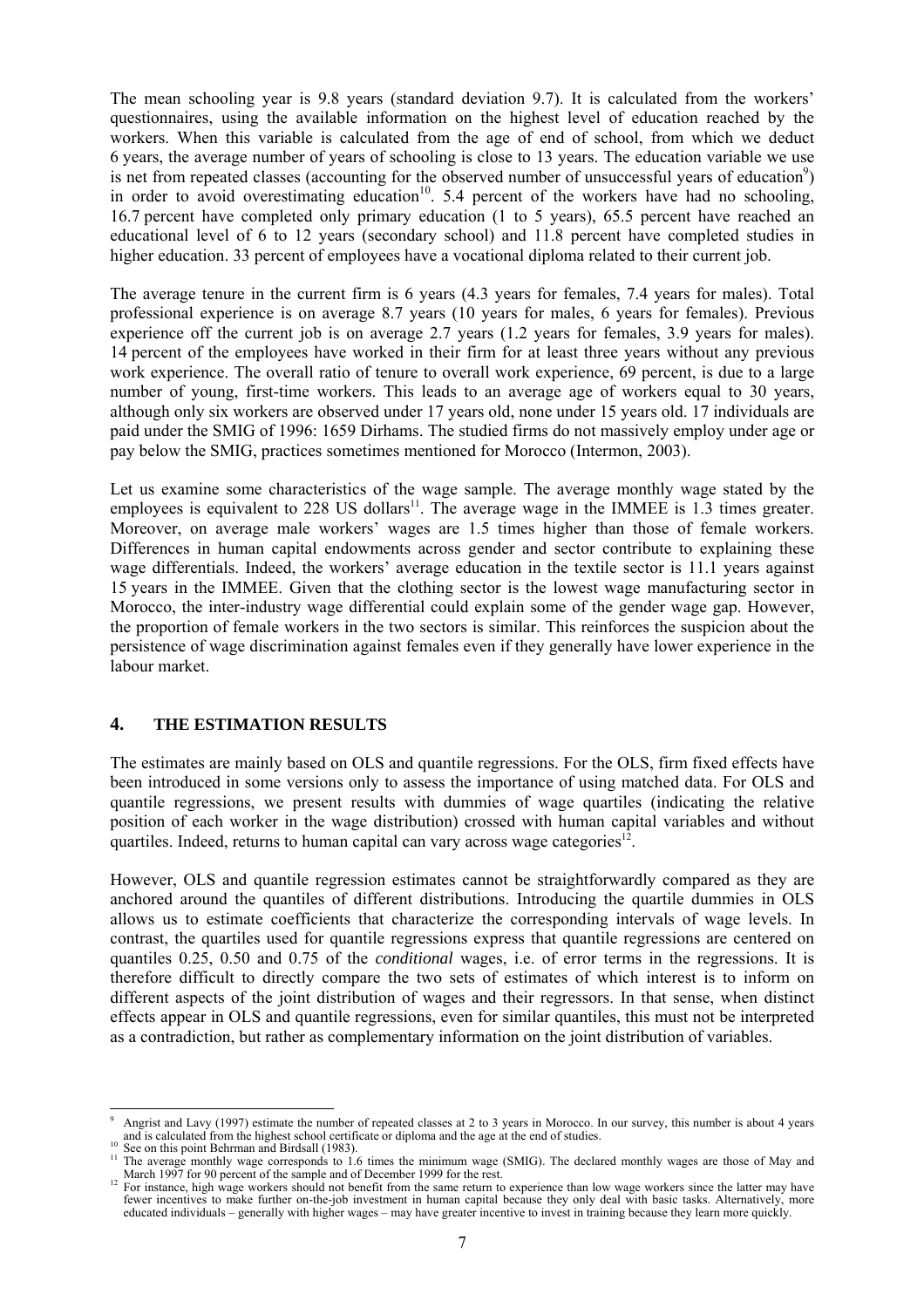We investigate the issue of the sample selectivity by using the following truncated regression model.

(1) 
$$
Y_{1i} = X_{1i}\beta_1 + u_{1i}
$$
 if  $Y_{1i} \ge Y_{2i}$   
(2)  $Y_{2i} = X_{2i}\beta_2 + u_{2i}$  otherwise,

where  $Y_{1i}$  is the log observed wage of each worker *i* while  $Y_{2i}$  denotes her unobserved log reservation wage.  $\beta_1$  and  $\beta_2$  are parameter vectors.  $X_{1i}$  and  $X_{2i}$  are two line vectors describing the worker's observable characteristics. While *X*1*i* contains the usual covariates present in Mincer-type wage regressions, such as education, labour market experience and training variables,  $X_{2i}$  also includes socio-demographic characteristics not present in  $X_{1i}$  (for example, the number of dependent children, marital status, and geographic origin such as rural or urban) that can be used to identify the reservation wage. In our case the number of dependent children is our crucial variable to identify the possible selectivity. We assume that  $(u_{1i}, u_{2i}) \approx N(0, \sigma_1^2, \sigma_2^2)$  $\approx N(0, \sigma_1^2, \sigma_2^2)$ <sub>.</sub>

This model is based on two assumptions that allow the identification of the sampling truncation process. First, the error term is assumed to be normal, an usual assumption shared with many methods for correction of self-selection in wage equations. The credibility of this assumption is enhanced by the introduction of the dummy for the proximity to the minimum wage that contributes to redress irregularities in the lower tail of the error distribution. Second, we assume that the number of dependent children can be used to identify the reservation wage of which comparison with the current wage determines the data truncation $13$ .

In this model, the first two truncated centered moments for the first equation can be written as  $E(y_i | i \text{ non truncated}) = x_{1i} \beta_1 + \rho \sigma_1 \varphi(x_{2i}b_2/\sigma_2)/\Phi(x_{2i}b_2/\sigma_2)$  and  $V(y_i | i \text{ non truncated}) = \sigma_1^2 + (\rho \sigma_1)^2 [-x_{2i}c_2 \varphi(x_{2i}c_2)/\Phi(x_{2i}c_2) - (\varphi(x_{2i}c_2)/\Phi(x_{2i}c_2))^2]$ 

where  $c_2 = b_2/\sigma_2$ . Clearly, the generalised inverse Mills ratio ( $\phi/\Phi$ ) in the first moment equation is hard to estimate since the non-participants are not observed. However, we know that  $x_{2i}$  include the number of dependent children (*enft*). Since this variable is crucial for identification of the selectivity, we can use it to detect if selectivity is likely to affect wage estimation in a simple statistical test. Indeed, the role of *enft* in determining the generalised inverse Mills ratio can be approximated by a polynomial in *enft*. To allow for sufficient approximation, we use a polynomial of degree 5. Powers of *enft* of order 1 to 5 are thus added to the estimated equations and Fisher tests of their joint significance are implemented from the results of quasi-generalised least-squares estimation. It happens with our data that these terms are found non-significantly different from zero (the P-values of the tests are respectively 0.125, 0.227 and 0.115 for such augmented equations corresponding to equations (1), (3) and (4) in Table 3. Tests based on Weighed Least-Squares estimates to account for the influence of *enft* in the variance of the truncated sample still yield stronger non-rejection of the hypothesis of absence of selectivity. These results suggest that there is no compelling evidence of selectivity bias in these data. We are now ready to comment the estimates of the wage equations without selectivity terms.

Interestingly, the role of firm fixed effects is limited in this Moroccan data set, as opposed to most results found in other countries (Abowd and Kramarz, 1999). In our regressions including firm dummies in Table 3, only one or two of these dummies are significant at the 10 percent level. The individual characteristics prominently explain wages, and firm characteristics have only a minor role, for the observed firms. However, introducing firm fixed effects significantly changes the estimates of the coefficients of tenure, and of some organisation and training variables. This justifies considering the firm effect model as our preferred specification.

In contrast, wage quartiles, crossed or not with human capital variables, are generally significant, notably for assessing the effects of education and experience. Omitting to distinguish between different domains of the wage distribution would provide a misleading picture of the returns to human

 $\overline{a}$ <sup>13</sup> See Bougroum and Ibourk (1998) for discussions related to the reservation wage in Morocco.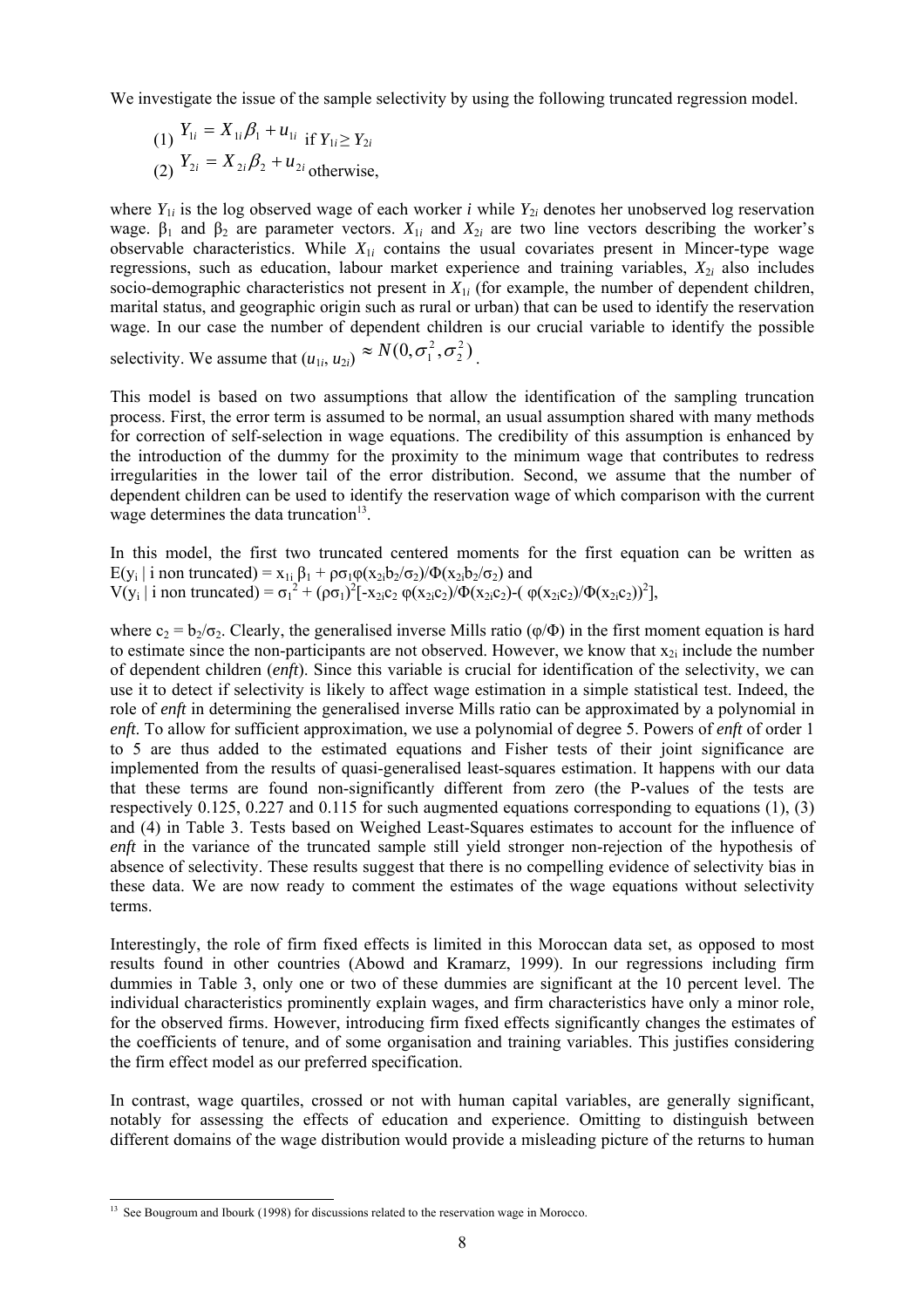capital. Then, we focus on the OLS estimators on the equations incorporating quartile specific effects. These are our principal specifications.

However, we also attempt to account for differences in the effects of regressors on different areas of the wage distribution by using quantile regressions anchored at different wage quantiles (instead of introducing wage quartiles). In that case, this is the location of the conditional wage that determines the differences across estimates corresponding to different quartiles. We consider these are secondary specifications only, first because some estimation accuracy is lost when using quantile regressions with such small sample, and second because the interpretation of conditional quantiles is hard to communicate to non-specialists.

Let us now turn to Table 4 for analysing the effect of workers' human capital characteristics across the wage distribution. The OLS estimates show that there is a return to education (also for quantile regressions) for all quartiles and to experience, while smaller. For high wages in OLS estimates, returns to education are high, while they are much lower for the other quartiles. Returns to tenure and experience are also higher for the fourth quartile in these estimates. This is in contrast with usual decreasing returns to human capital found in developed economies. One explanation of such differences may stem from the imperfection of labour markets in Morocco, partly due to sluggish administration, customary inertia and the concentration in the modern productive sector. Another possibility is the occurrence of estimation biases associated with the possible endogeneity of quartile variables, a point to which we shall return when commenting quantile regression results. The effects of tenure less differ across quartiles. The first quartile stands apart with significantly lower return to tenure. Higher returns to human capital for high wages are consistent with findings in 16 industrial countries, although this is not the case for the low returns we obtain for other education and experience in the other wage categories (Martins and Pereira, 2004). In 1986-91, the main factor explaining poverty reduction seems to be the fast expansion of jobs in the manufacturing exportable sector, mainly clothing and textile (The World Bank, 2001). The employment growth predominantly came from low-skill, low-pay temporary jobs. Meanwhile, real wages have almost stagnated in the 1990s. These stylised facts may contribute to explain the limited impact of some human capital variables, except for high wages, perhaps because they are somewhat isolated from the general labour market conditions.

One issue in OLS estimates is that quantile dummies, and perhaps human capital and training variables, may be endogenous, yielding inconsistent estimates. Unfortunately, we do not avail of instrumental variables (IV) to deal with this problem. Our attempts at estimating 2SLS versions of the OLS estimates produced altogether insignificant results, useless for any inference purpose. There is just not enough information to use IV estimators in this data. The possible endogeneity of quartile dummies brings the most serious endogeneity problem, we try to deal with it by estimating quantile regressions instead of OLS. In quantile regressions, the quartile location is directly incorporated in the definition of the estimator and do not cause any endogeneity problem. One shortcoming of this approach is that quantile regressions correspond to conditional quantiles, i.e. wage quartiles corrected for the effect of regressors. This is the price to pay for being able to do something about the endogeneity of distribution location.

In the case of human capital variables, there is nothing that can be done to alleviate the endogeneity problem. However, how serious this problem is, is unclear. Some authors (Card, 1999) end up suggesting that OLS estimates may often be superior to IV estimators in the absence of exceptional instruments that are very rarely found in empirical work. We follow Card's approach.

Having firm effects in quantile regressions is a way to control for firm characteristics in the determination of conditional wage quantiles. In that case, estimators defined as 'difference estimators' or 'within estimators', useful with least-squares approaches, would be invalid here, and this is not what is done. Adding firm dummies in quantile regressions is here tractable because of the small number of firm fixed effects introduced<sup>14</sup>.

 $\overline{a}$  $14$  For problems with large numbers of fixed effects in quantile regressions, see Koenker (2004).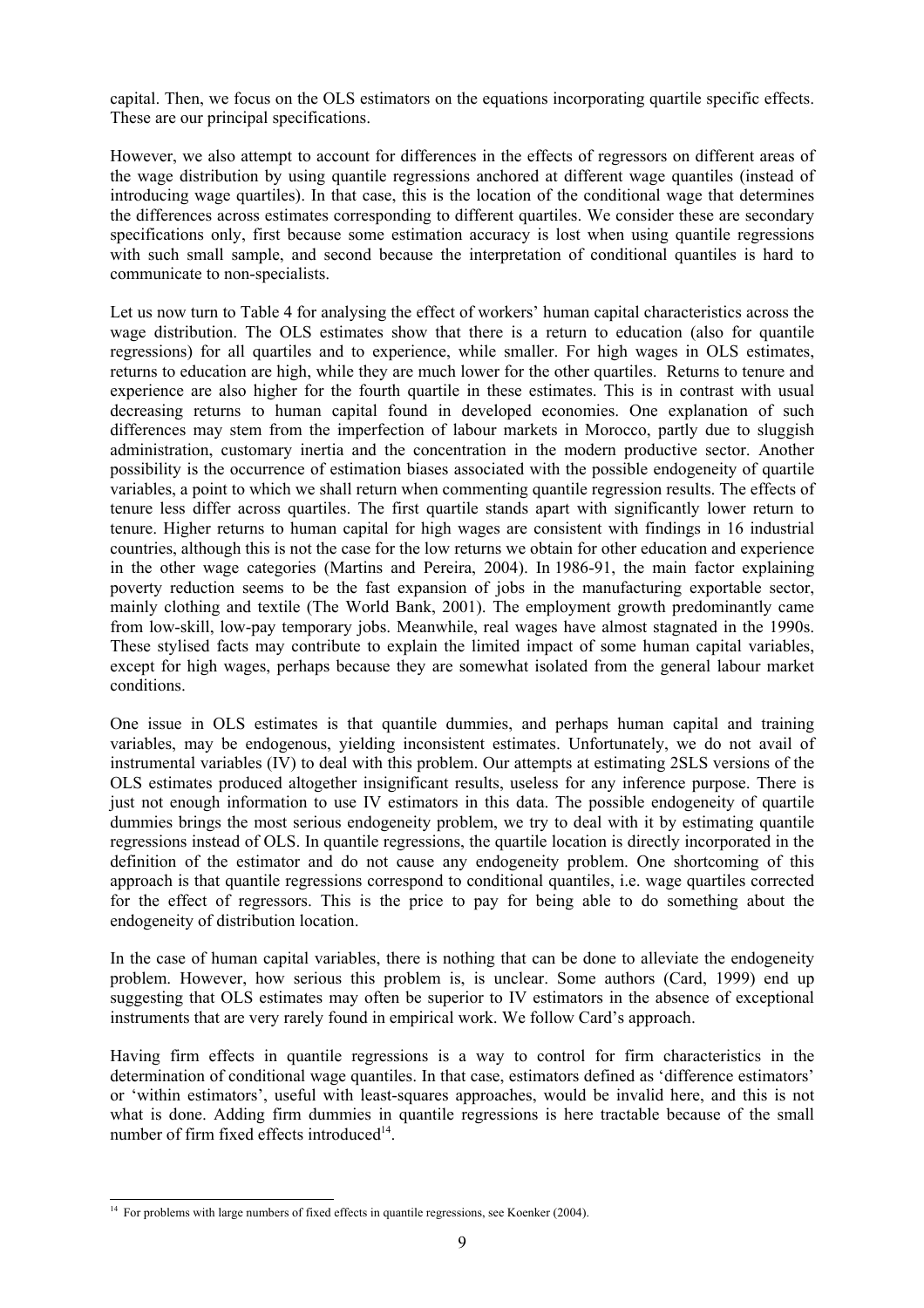Our quantile regression estimates show that inferences respectively centered on wage locations and conditional wage locations can lead to substantially different conclusions<sup>15</sup>, which is natural since different statistical characteristics are estimated. Also, quantile regression estimates are often less efficient than OLS in this context, which prevents from distinguishing significant effects across quantiles. Quantile regressions exhibit higher returns of education and tenure for the low wages at the first *conditional* quartile as compared to *conditional* medians or third *conditional* quartile. Since the quantile regressions are centered on quantiles of *error terms*, the first conditional quartile may be characterised by greater *unobserved* social and environment handicaps, leaving more ground to returns to education and tenure. Another element of the interpretation of quantile regression results is that quartile endogeneity is no longer an issue here and the returns to human capita are unbiased (as opposed to OLS), although for categories of households defined in terms of their unobserved characteristics in log-wage equations.

On-the-job formal training corresponds to a strong positive and systematic impact on wage levels, in all specifications. Internship spells in past work positively and significantly affect wages except in the quantile regressions. On the contrary, the coefficient of past apprenticeship is never significant, neither in OLS estimates nor in quantile regressions. These results raise doubts about the relevance of apprenticeship for working in these firms, while they support internship as a way to raise workers' earnings.

Other worker characteristics are of interest as potential determinants of wage levels. On one hand, female workers are significantly less paid than male workers when considering OLS estimates at the 5 and 10 percent levels<sup>16</sup>. On the other hand, executive or supervisor employees are much better paid, as expected.

In that situation, promoting on-the-job training (OJT) seems a promising policy. Indeed, OJT can adjust to the new international market demands faster than general education, while it positively affects wages at all wage levels. This is important because trade liberalisation in Morocco may generally deplete wages in the traded sector (Arbache, Dickerson and Green, 2004).

To better understand how OJT occurs, we estimate a Probit model of participation in OJT. The independent variables are a combination of demographic characteristics associated with workers' preferences and family constraints, past education variables, again related to preferences but also to the worker's capability to be involved in additional training, tenure, experience and unemployment spells that may affect his/her selection for training in the firm. Column 1 of Table 5 shows the estimation results. Most included socio-demographic characteristics (age, age squared, number of children and gender) and some labour market personal characteristics (internship, unemployment, tenure, experience, dummy for executive workers, proximity to SMIG) have non-significant coefficients. Working in the Textile-clothing sector appears to be detrimental to participation in OJT, while the education level is positively correlated with participation. This is consistent with what is known about these sectors: Textile-clothing and IMMEE industries differ by decisive workforce characteristics. Workers in the branch of clothing are predominantly female, while most of the workers in IMMEE firms are male. In Morocco, much of the human capital accumulation, at school and on the job, is directed in priority towards males. Textile-clothing is little capital intensive, while highly unskilled labour intensive. Moroccan garment companies were very few to provide formal OJT in 1997. In contrast, the IMMEE sector is relatively human capital intensive, especially its electronics branch. It is therefore more prone to provide OJT, notably during the introduction of new technology.

Interestingly, to be married is negatively associated with participation in OJT (at 10 percent level). This result may come from the additional stress on time use caused by OJT, detrimental to family life. In that sense, single workers may be more available for additional training.

 $\overline{\phantom{a}}$ 

<sup>&</sup>lt;sup>15</sup> However, the coefficient of the 0.75 quantile regression in Table 4 for education and experience is almost a mean of the coefficients in columns 3 and 4.<br><sup>16</sup> See Nordman (2004) for gender issues on this data.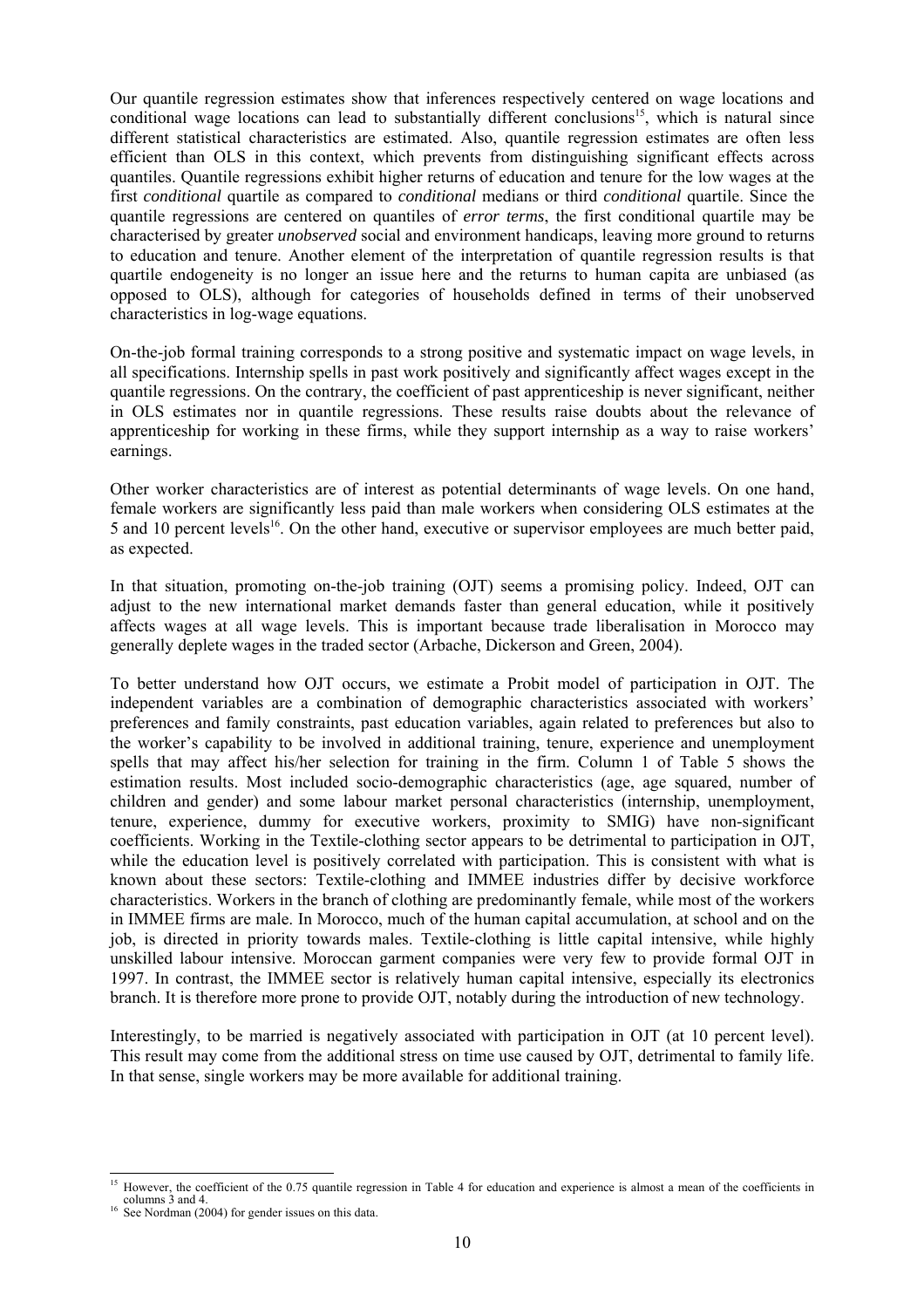As we mentioned above, with these data we cannot know the importance of the simultaneity in OJT and salary choices by workers and firms. However, the lack of significance in the OJT Probit results of the effect of minimum wage, and of all variables strongly determining wages, suggests that such simultaneity, if it exists, is not extreme. Moreover, marital status has no significant effect in wage equations and has been omitted. Thus, there seems to be fundamental differences between wage determination and OJT determination processes.

Our results on OJT in Table 3 suggest that the government should coordinate long run general education policies with policies addressing vocational training since both OJT and education affect wages. However, our results about OJT participation show that OJT does not occur as densely in all industries and families. This implies that public aid to OJT could benefit from being designed so that it answers to industrial needs in a way that accounts for the relevant technological and family constraints. For example, developing training for female workers may be efficient only if those workers can be relieved from some of their domestic tasks and if mentalities about the role of women in society can be changed.

Better understanding workers remuneration may be obtained by analysing organisation inside the firm, sector by sector. Let us consider two exclusive forms of work organisation: chain gangs and work teams. An individual was considered as working in a team when he/she stated performing his/her tasks in collaboration with at least two other workers carrying out complementary tasks. Workers in chain gangs are attached to standalone workstation and are fully restricted by the rhythm of the production process on this workstation. Columns 2 of Table 5 present the estimation results of a multinomial logit (MNL) model where the base alternative is 'working neither in chain gangs nor in work teams'. We obtain information on the correlates of the relative probabilities of workers being observed in the two considered forms of work organisation. The relative probability of working in chain gangs is positively associated (significantly at the 10 percent level) with the Textile-clothing sector, being female worker and having studied in a Koranic school only. It is negatively associated (significantly at the 5 percent level) with past relevant internship, apprenticeship or being executive or supervisor. As for the probability of participation in team work, it is significantly negatively related to three worker characteristics: being supervisor, apprenticeship and working in the Textile-clothing sector.

The MNL estimates show that the organisation of tasks in the firm is related to the type of industrial technology used in the firm. Chain gangs are routinely used in textile industries, where the treated fibres are successively transformed along the chain to yield the final products. In this industry, each worker is generally responsible for a precisely delimited task and working in a team is exceptional. The results also elicit the role of the educational and training characteristics of workers. Typically, uneducated workers (often female) are employed in chain jobs in the considered sectors in Morocco. These jobs are seen as little attractive and many workers are confined to them because of strict gender roles in the Moroccan labour context or low human capital. In contrast, past internship or apprenticeship would allow the worker to access more skilled jobs.

Work supervision has been found more efficient in Morocco than in some South-Saharan countries (Fafchamps and Söderbom, 2004). This justify estimating a Probit model of being executive or supervisor, where the independent variables are similar to the ones chosen for explaining OJT and work organisation. Highly insignificant effects have been omitted, while firm dummies have been introduced. The results in Table 4 show that educated workers, with high tenure and experience, and having been in internship are significantly more likely to be executive or supervisor. This is consistent with the high human capital level necessary to occupy these positions. Firms 1, 4 and 8 are associated with a significantly smaller probability of being executive or supervisor, everything else equal. These three firms are also older than the average with, respectively,  $46$ , 20 and 18 years of existence<sup>17</sup>. Their workers are older and have higher levels of experience than the workers in the other firms, perhaps justifying that they require less supervision. These firms have fewer employees than the other firms of the sample (respectively 104, 100 and 50 employees as compared to 228 on average), which may also diminish supervision needs. Finally, they display the smallest proportions of employees working in chain gang, a work organisation system that necessitates close supervision. Neither the other observed

 $\overline{a}$  $17$  The sample mean is 17.6 years.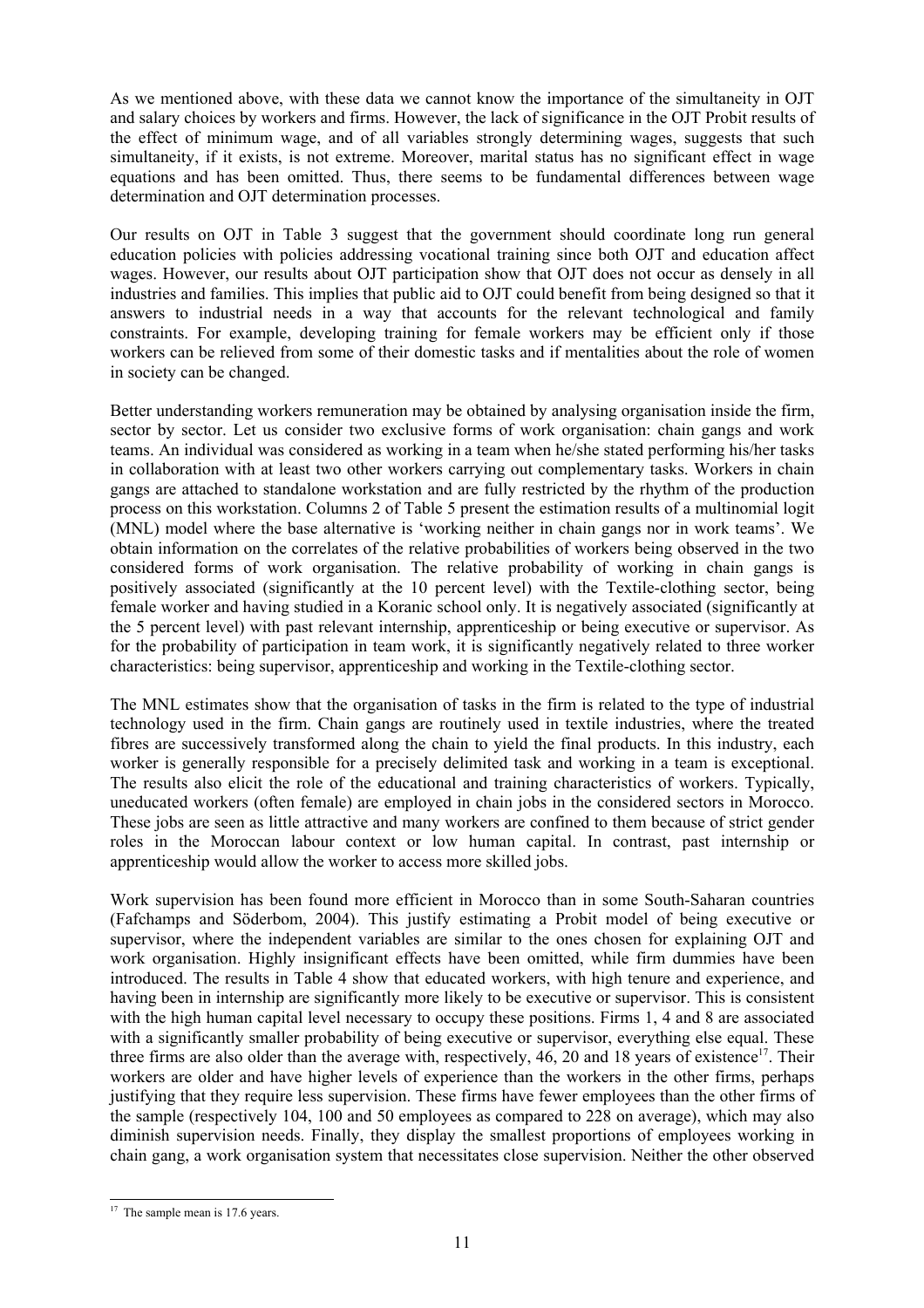socio-demographic and human capital characteristics, nor the proximity to the SMIG, significantly affect the probability of being supervisor-executive.

#### **5. CONCLUSION**

In this paper, we study the relationship of wages, human capital accumulation and work organisation in Morocco in a context of trade and liberalisation reforms using a matched worker-firm data of eight exporting firms in two industrial sectors: Metallurgical-Electrical industries and Textile-clothing.

By confronting several estimation methods, such as OLS and quantile regressions of wage equations, probit model of on-the-job training (OJT) and multinomial logit model of task organisation in the workplace (chain gang, team work, supervision), we can reach results robust to the diverse specifications tried.

Returns to education, experience and tenure in log-wage equations estimated by OLS are much higher for the quartile of wages. In the studied firms, investing in the general dimensions of human capital accumulation only pays for high wage workers and seems little likely to improve the situation of other categories of workers. In this respect, the diverse studied firms are similar as shows the limited influence of firm dummies on the estimation. Moreover, female workers are generally paid less than male workers of similar education level. This gender wage gap cumulates with the already substantial gender education gap that contributes to confine female workers to mediocre jobs in these firms.

There may therefore be some opportunity of using on-the-job training (OJT) to promote the wages of low and medium wage workers. OJT is also interesting because it can allow firms to quickly adapt to the new international competition, notably with China on European textile markets following the admission of this country in the WTO and the removal of the MFA quotas.

In these data, our results show that OJT is constrained by three conditions: relevant industrial location (in textile industries little formal OJT is required owing to the task simplicity); a minimal educational background; and an appropriate family situation (single workers can adapt more easily to the additional time constraints brought by OJT).

Our estimates of models of the probability of being involved in chain gangs, in team work, or in supervision tasks, elicit strong interaction of human capital accumulation with these occupation characteristics. Low human capital workers are more often confined to chain gangs than other workers, or need to work with the support of team workers. Whatever their education level, female workers in textile firms are observed particularly often working in chains, while they work more often in teams when in mechanical firms. In contrast with the determinants of these low paid occupations, education, tenure, experience and past internship are important factors to access executive or supervisor positions, characterised by high earnings levels.

On the whole, the estimated results invite researchers to investigate further about the links of education, OJT and the organisational characteristics of jobs in Morocco. However, for this task, more extensive data is necessary.

Meanwhile, the elicited relationship between the considered work characteristics supports that there may be room for joint monitoring and joint policies addressing these distinct dimensions of the Moroccan labour markets. Such approach could be concretised through training policies accounting for firm types characterised by specific organisational constraints, and for worker types in terms of human capital, and socio-demographic characteristics.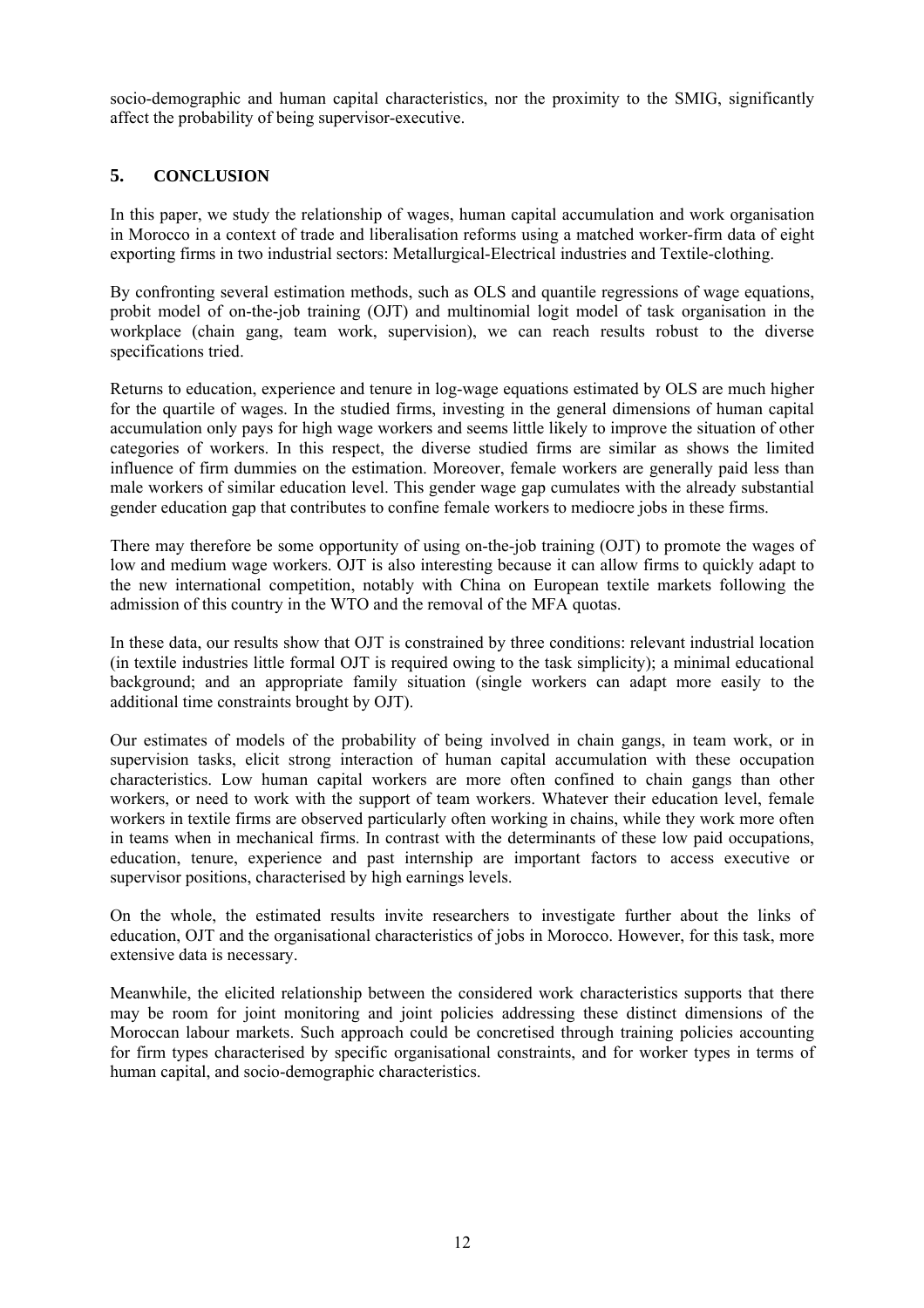Mechanisms for closing the skill gap across categories of workers in Morocco have traditionally been articulated in terms of supply-side reforms: improving the educational system so that more young people become educated, and helping existing workers to enhance skills through formal learning, such as classes and accreditation services provided by the OFPPT (*Office de la Formation Professionnelle et de la Promotion du Travail*). However, such provision is often believed to be so subject to supplier capture (as suggests the diversity of vocational schools and diploma, either private or public) that it does not respond to employer needs.

Our results exhibit the dependence of work organisation and on-the-job training on the education process. Vice versa, there has been a growing interest in workplace learning processes that are variously described as 'informal' in the literature. For instance, several empirical studies show that the impact of training is greater on the firm performances when training takes place in connection with changes in work organisation and comes along with an evolution of the employment structures (Black and Lynch, 1996; Fleisher, Dong and Liu, 1996). In a Moroccan context of rapid opening to international competition, the adaptation of exporting Moroccan firms to this new situation should gain from better knowledge of the simultaneous determinants of classical human capital accumulation, OJT and work organisation practices (as in Bresnahan, Brynjolfsson and Hitt, 2002). This paper is a first step in the exploration of these issues.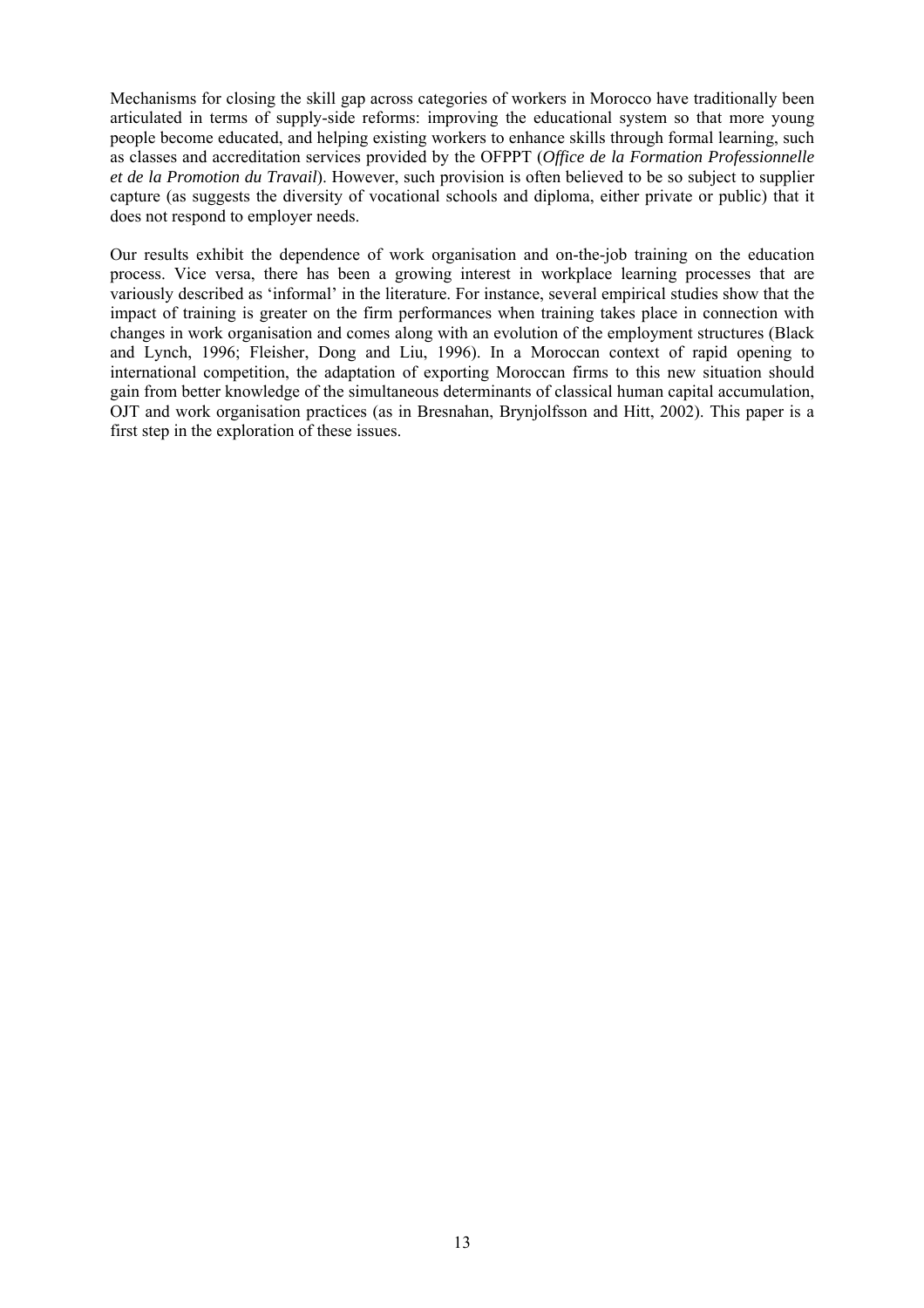#### **BIBLIOGRAPHY**

- Abowd, J.M. and Kramarz F. (1999), "The Analysis of Labor Markets Using Matched Employer-Employee Data," in Ashenfelter O. and Card D. (eds), *Handbook of Labor Economics*, vol. 3B, Elsevier Science Publishers BV, Netherlands, pp. 2629-2710.
- Aitken, B. and Harrison A. (1999), "Are There Positive Spillovers from Direct Foreign Investment?: Evidence from Panel Data for Morocco," *American Economic Review*, 42, pp. 51-74.
- Angrist, J. D. and Lavy V. (1997), "The Effect of a Change in Language of Instruction on the Returns to Schooling in Morocco," *Journal of Labor Economics,* 15(1), pp. S48-S76.
- Arbache, J. S., Dickerson A. and Green F. (2004), "Trade Liberalisation and Wages in Developing Countries," *The Economic Journal*, 114, F73-F96, February.
- Benhayoun, G. and Bazen S. (1995), "Salaire-éducation au Maroc," *Région et Développement*, 1, pp. 123-137.
- Behrman, J. R. and Birdsall N. (1983), "The Quality of Schooling: Quantity Alone Is Misleading," *American Economic Review*, 73(5), pp. 928-946.
- Black, S. and Lynch L. (1996), "Human Capital Investments and Productivity," *American Economic Review*, 86(2), pp. 263-267.
- Boughzala, M. (1997), "Les effets du libre-échange sur la main-d'œuvre : le cas de la Tunisie et du Maroc," *Revue Internationale du Travail*, 136(3), pp. 413-437.
- Bougroum, M. and Ibourk A. (1998), "La pertinence du salaire de réserve comme facteur explicatif d'accès à l'emploi : une application à des données longitudinales marocaines," *Annales Marocaines d'Économie*, 22-23, pp. 241-257.
- Bresnahan, T.F., Brynjolfsson E. and Hitt L.M. (2002), "Information Technology, Workplace Organization, and the Demand for Skilled Labor: Firm-Level Evidence," *Quarterly Journal of Economics*, 339-376, February.
- Card, D. (1999), "The Causal Effect of Education on Earnings," *in* Ashenfelter O. and Card D. (eds), "*Handbook of Labor Economics: Volume 3*," Amsterdam: Elsevier.
- Clerides, S.K., Lach S. and Tybout J.R. (1998), "Is Learning by Exporting Important? Micro-Dynamic Evidence from Columbia, Mexico, and Morocco," *The Quarterly Journal of Economics*, 113(3), pp. 903-947.
- Currie, J. and Harrison A. (1997), "Sharing the Costs: The Impact of Trade Reform on Capital and Labor in Morocco," *Journal of Labor Economics*, 15(3), pp. S44-S70.
- Destré, G. and Nordman C. (2002), "Les effets de la formation informelle sur les gains : une comparaison sur données appariées françaises, marocaines et tunisiennes," *L'Actualité Économique*, 78(2), pp. 179-205.
- El Aoufi, N. (1997), "Les configurations sociales de l'entreprise marocaine : dilemme de l'emploi ou dilemme de l'entreprise ?," *Annales Marocaines d'Économie*, 18-19, pp. 13-38.
- Fafchamps, M. and Söderbom M. (2004), "Wages and Labor Management in African Manufacturing," CSAE Working Paper, University of Oxford, August.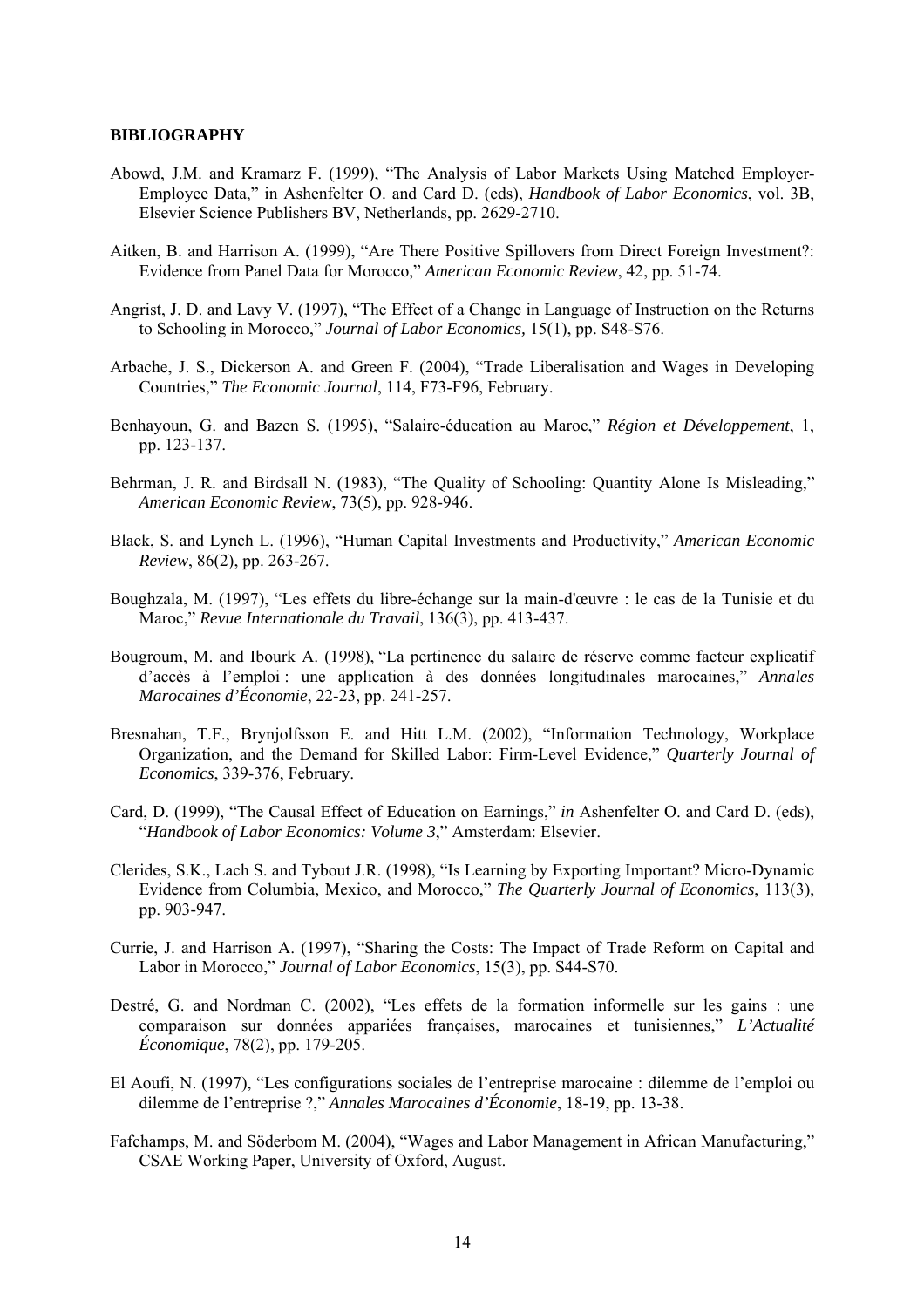- Fleisher, B.M., Dong K. and Liu Y. (1996), "Education, Enterprise Organization and Productivity in the Chinese Paper Industry," *Economic Development and Cultural Change*, 44(3), pp. 571-587.
- Haddad, M. (1993), "The Link Between Trade Liberalization and Multi-Factor Productivity: The Case of Morocco," World Bank Discussion, Paper No. 4, World Bank, Washington, D.C.
- Intermon (2003), "Working Conditions in Morocco", Internet document, May.
- Koenker, R. (2004), "Quantile Regression for Longitudinal Data," mimeo University of Illinois at Urbana-Champaign.
- Lane, J., Hakim G. and Miranda J. (1999), "Labor Market Analysis and Public Policy: The Case of Morocco," *The World Bank Economic Review*, 13(3), pp. 561-578.
- Martins, P.S. and Pereira P.T. (2004), "Does Education Reduce Wage Inequality? Quantile Regression Evidence from 16 Countries," *Labour Economics*, 11, pp. 355-371.
- Ministère de l'Industrie, du Commerce et de l'Industrie du Maroc (MCI) The World Bank (2002), *Le secteur manufacturier marocain à l'aube du 21ème siècle*, Results of the *Firm Analysis and Competitiveness Survey* (FACS-Morocco).
- Nordman, C. (2000), "La formation sur le tas par diffusion du savoir : estimations sur données marocaines et mauriciennes," *Revue d'Économie du Développement*, 4, pp. 79-103.
- Nordman, C. (2002), "Diffusion du capital humain et effets d'entreprise : approche par frontière de gains sur données appariées marocaines et tunisiennes," *Revue Économique*, 53(3), pp. 647-658.
- Nordman, C. (2004), "Discrimination salariale, capital humain et structure des tâches selon le genre : l'apport de données liées employeurs-employés au Maroc et en Tunisie," *in* Laufer J., Marry C., Maruani M., Meulders D., Sofer C. et al. (eds), *Marché du travail et genre : Maghreb-Europe*, Chapter 2, Brussels Economic Series, Editions du Dulbéa, Brussels.
- Royaume du Maroc, Ministère de l'Industrie, du Commerce, de l'Energie et des Mines (2004), "Le Secteur Manufacturier Marocain à l'Aube du 21ème Siècle," Rabat.
- The World Bank (1993), *International Competitiveness of the Private Industry and the Constraints to its Development: The Case of Morocco*, June 1993 (Hamid Alavi)*.*
- The World Bank (1994), *Royaume du Maroc vers le 21<sup>e</sup> siècle : renforcement du secteur privé au Maroc,* Report #11894-MOR, Washington D.C.
- The World Bank (1996), *Une croissance plus forte, des opportunités d'emploi : des choix à faire pour le Maroc*, Études Économiques de la Banque Mondiale sur le Moyen-Orient et l'Afrique du Nord, Washington D.C.
- The World Bank (1999), *Royaume du Maroc Mise à jour de l'évaluation du secteur privé: moteur de la croissance économique marocaine*, Rapport n°19975-MOR, Washington D.C.
- The World Bank (2001), *Kingdom of Morocco: Poverty Update*, Vol. I: Main Report, Report No. 215-MOR, March 30.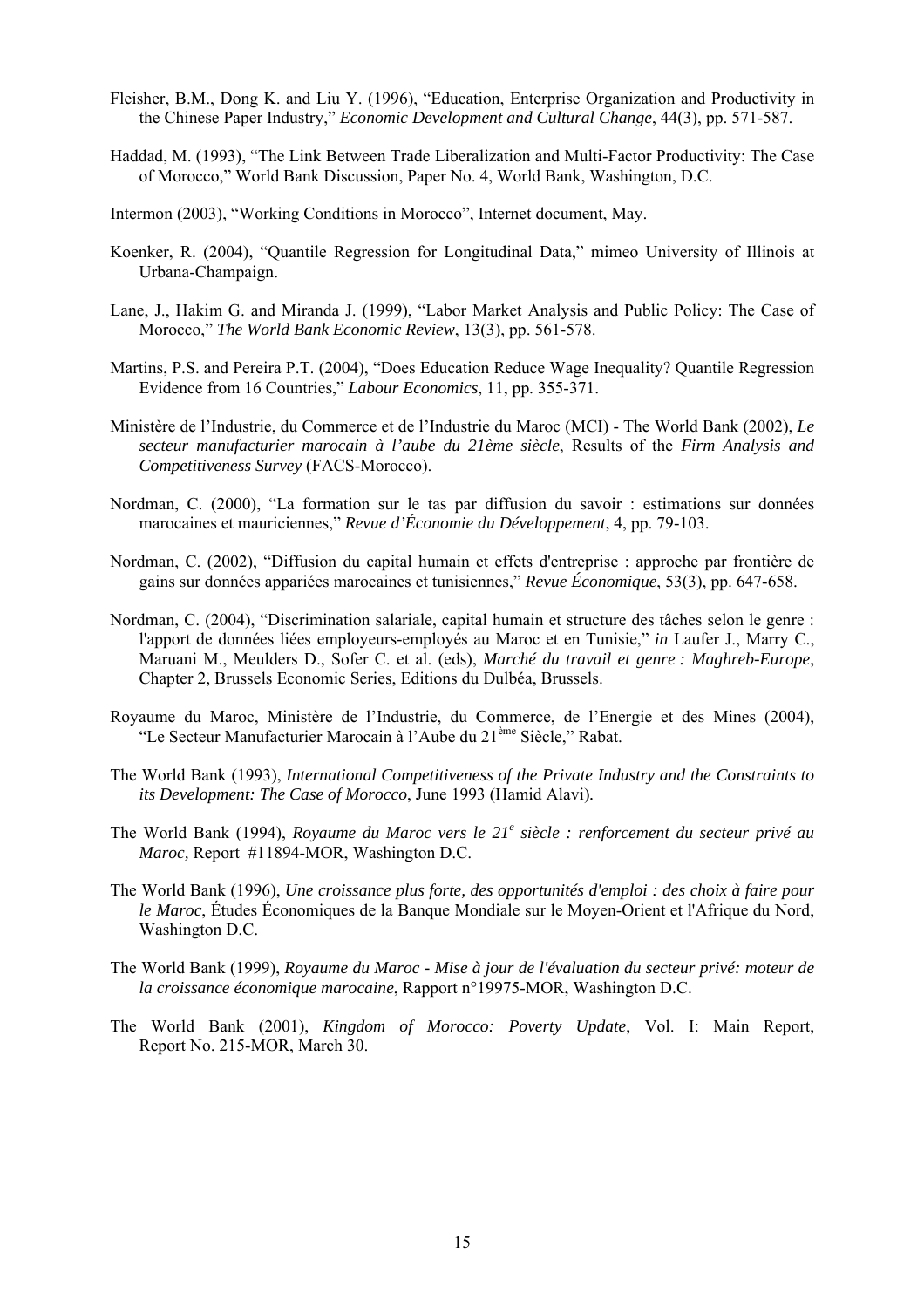#### **APPENDICES**

## **Table 1: Descriptive statistics of the workers' characteristics**

|                                                                               | Mean    | Std dev. | min              | max            |
|-------------------------------------------------------------------------------|---------|----------|------------------|----------------|
|                                                                               |         |          |                  |                |
| Age of individual (AGE)                                                       | 30.41   | 8.23     | 16               | 59             |
| Sex (FEMALE, 1: female; 0 male; conversely for MALE)                          | 0.46    | 0.50     | $\overline{0}$   | 1              |
| Geographical origin (PROVE, 1: rural area; 0 otherwise)                       | 0.82    | 0.37     | $\mathbf{0}$     | 1              |
| Matrimonial status (MARI, 1: if married; 0 if divorced, widowed or single)    | 0.42    | 0.49     | $\mathbf{0}$     | $\mathbf{1}$   |
| Number of dependent children (ENFT)                                           | 0.79    | 1.36     | $\mathbf{0}$     | $\overline{7}$ |
| Individual never went to school (ANALPHA, 1: yes; 0 otherwise)                | 0.05    | 0.22     | $\Omega$         | $\mathbf{1}$   |
| Individual went to Koranic school only (KORAN, 1: yes; 0 otherwise)           | 0.10    | 0.30     | $\theta$         | $\mathbf{1}$   |
| Years of schooling (EDUCATION)                                                | 9.78    | 9.78     | $\theta$         | 18             |
| Previous apprenticeship in a firm (APPRENTI, 1: yes; 0 otherwise)             | 0.18    | 0.38     | $\mathbf{0}$     | $\mathbf{1}$   |
| Years of internship related to the current job (STAGA)                        | 0.14    | 0.33     | $\mathbf{0}$     | $\overline{c}$ |
| Years of internship not related to the current job (STAGAN)                   | 0.06    | 0.29     | $\mathbf{0}$     | $\overline{c}$ |
| Vocational degree related to the current job (ETUTPA; 1: yes; 0 otherwise)    | 0.33    | 0.47     | $\mathbf{0}$     | $\mathbf{1}$   |
| Vocational degree not related to the current job (ETUTP; 1: yes; 0 otherwise) | 0.13    | 0.34     | $\overline{0}$   | $\mathbf{1}$   |
| Unemployment Years (CHOMA)                                                    | 1.53    | 2.28     | $\mathbf{0}$     | 10             |
| Previous relevant experience (EMSIM, 1: yes; 0 otherwise)                     | 0.46    | 0.50     | $\boldsymbol{0}$ | $\mathbf{1}$   |
| Previous potential professional experience (EXPERIENCE, in years)             | 5.49    | 7.12     | $\overline{0}$   | 49.08          |
| Starting date in the current firm (ENTREE)                                    | 1990.69 | 5.11     | 1975             | 1998           |
| Tenure in the current firm (TENURE, in years)                                 | 6.00    | 5.30     | $\boldsymbol{0}$ | 21.25          |
| Formal On-the-Job Training in the current firm (FORMAD; 1: yes; 0 otherwise)  | 0.30    | 0.45     | $\overline{0}$   | $\mathbf{1}$   |
| Formal On-the-Job Training in the current firm (FORMAA, in years)             | 0.12    | 0.249    | $\overline{0}$   | $\overline{2}$ |
| Work in team (EQUIPE, 1: yes; 0 otherwise)                                    | 0.41    | 0.49     | $\boldsymbol{0}$ | $\mathbf{1}$   |
| Work in chain gangs (CHAINE, 1: yes; 0 otherwise)                             | 0.15    | 0.36     | $\mathbf{0}$     | $\mathbf{1}$   |
| Executive or supervisor (ENCADR, 1: yes; 0 otherwise)                         | 0.24    | 0.42     | $\mathbf{0}$     | $\mathbf{1}$   |
| Proximity to the minimum wage (SMIG, 1: if 1600 <= SAL <= 1700; 0 otherwise)  | 0.17    | 0.37     | $\theta$         | $\mathbf{1}$   |
| Firms' fixed effects                                                          |         |          |                  |                |
| Firm 1                                                                        | 0.079   | 0.270    | $\mathbf{0}$     | 1              |
| Firm 2                                                                        | 0.197   | 0.399    | $\mathbf{0}$     | 1              |
| Firm 3                                                                        | 0.143   | 0.351    | $\mathbf{0}$     | 1              |
| Firm 4                                                                        | 0.133   | 0.340    | $\mathbf{0}$     | 1              |
| Firm 5                                                                        | 0.167   | 0.374    | $\mathbf{0}$     | $\mathbf{1}$   |
| Firm 6                                                                        | 0.099   | 0.299    | $\mathbf{0}$     | 1              |
| Firm 7                                                                        | 0.103   | 0.305    | $\boldsymbol{0}$ | 1              |
| Firm 8                                                                        | 0.079   | 0.270    | $\boldsymbol{0}$ | $\mathbf{1}$   |
|                                                                               |         |          |                  |                |

## **Table 2: Descriptive statistics of monthly wages (in dirhams)**

|                                  | Mean | Std dev. | min  | max   |
|----------------------------------|------|----------|------|-------|
|                                  |      |          |      |       |
| Monthly wage                     | 2689 | 2019     | 750  | 20000 |
| Monthly wage in IMMEE            | 3101 | 1930     | 750  | 12000 |
| Monthly wage in Textile-clothing | 2281 | 2030     | 750  | 20000 |
| Mean wage in:                    |      |          |      |       |
| Firm 1 (IMMEE)                   | 4586 | 3237     | 2200 | 12000 |
| Firm 2 (IMMEE)                   | 2337 | 1120     | 750  | 7500  |
| Firm 3 (IMMEE)                   | 3398 | 1791     | 1700 | 9000  |
| Firm 4 (Textile-clothing)        | 2192 | 761      | 1150 | 5000  |
| Firm 5 (Textile-clothing)        | 1974 | 813      | 750  | 5000  |
| Firm 6 (Textile-clothing)        | 1888 | 519      | 1500 | 3500  |
| Firm 7 (Textile-clothing)        | 3267 | 4168     | 1040 | 20000 |
| Firm 8 (IMMEE)                   | 2984 | 1015     | 1250 | 4500  |
|                                  |      |          |      |       |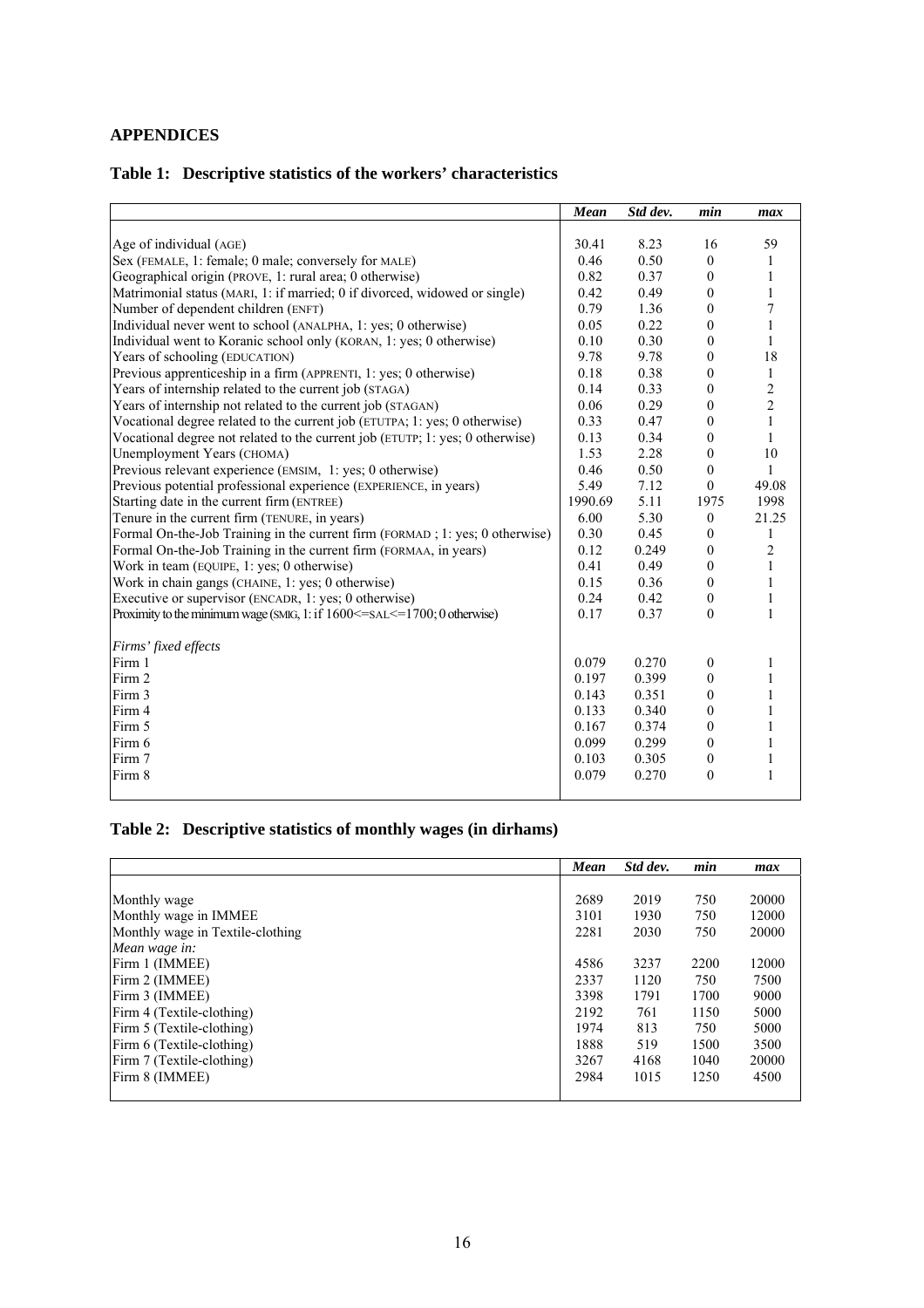#### **Table 3: Wage equations**

## **Dependent variable: Log monthly wage**

|                         |                          |                                    | <b>OLS</b>  |                                    | Quantile regressions<br>(bootstrap: 20)<br>Firm fixed effects models |                          |                          |
|-------------------------|--------------------------|------------------------------------|-------------|------------------------------------|----------------------------------------------------------------------|--------------------------|--------------------------|
| Independent variables   | (1)                      | Firm fixed effects<br>model<br>(2) | (3)         | Firm fixed effects<br>model<br>(4) | 0.25<br>Quantile<br>(6)                                              | 0.50<br>Quantile<br>(7)  | 0.75<br>Quantile<br>(8)  |
| Constant                | $6.970***$               | $6.906***$                         | 7.382***    | 7.368***                           | $6.961***$                                                           | $7.117***$               | $7.326***$               |
|                         | (66.01)                  | (61.41)                            | (49.13)     | (45.79)                            | (50.11)                                                              | (46.90)                  | (39.88)                  |
| <b>EDUCATION</b>        | $0.043***$               | $0.045***$                         | $0.048***$  | $0.047***$                         | $0.034***$                                                           | $0.029*$                 | 0.023                    |
|                         | (6.03)                   | (6.34)                             | (5.53)      | (5.39)                             | (3.11)                                                               | (1.89)                   | (1.49)                   |
| Quartile1               |                          | $\overline{\phantom{m}}$           | $-0.296*$   | $-0.337*$                          | $\overline{\phantom{0}}$                                             | $\qquad \qquad -$        | $\overline{\phantom{0}}$ |
|                         |                          |                                    | (1.71)      | (1.83)                             |                                                                      |                          |                          |
| Quartile <sub>2</sub>   |                          | $\overline{\phantom{0}}$           | 0.065       | 0.034                              |                                                                      |                          |                          |
|                         |                          |                                    | (0.33)      | (0.17)                             |                                                                      |                          |                          |
| Quartile3               |                          |                                    | 0.312       | 0.268                              |                                                                      |                          |                          |
|                         |                          |                                    | (1.53)      | (1.32)                             |                                                                      |                          |                          |
| EDUCATION*Quartile1     |                          | $\overline{\phantom{0}}$           | $-0.047***$ | $-0.037***$                        |                                                                      | $\qquad \qquad -$        |                          |
|                         |                          |                                    | (4.13)      | (3.12)                             |                                                                      |                          |                          |
| EDUCATION*Quartile2     |                          | $\overline{\phantom{0}}$           | $-0.040***$ | $-0.033**$                         |                                                                      | $\overline{\phantom{0}}$ |                          |
|                         |                          |                                    | (3.11)      | (2.54)                             |                                                                      |                          |                          |
| EDUCATION*Quartile3     |                          |                                    | $-0.045***$ | $-0.038***$                        |                                                                      |                          | $\overline{\phantom{0}}$ |
|                         |                          |                                    | (3.55)      | (3.04)                             |                                                                      |                          |                          |
| <b>TENURE</b>           | $0.034***$               | $0.048***$                         | $0.023*$    | $0.031**$                          | $0.047***$                                                           | $0.030*$                 | 0.023                    |
|                         | (2.73)                   | (3.85)                             | (1.76)      | (2.26)                             | (2.83)                                                               | (1.76)                   | (0.89)                   |
| TENURE <sup>2</sup>     | $-0.000$                 | $-0.001$                           | $-0.000$    | $-0.000$                           | $-0.001$                                                             | $-0.000$                 | 0.000                    |
|                         | (0.14)                   | (1.24)                             | (0.27)      | (0.59)                             | (1.28)                                                               | (0.45)                   | (0.09)                   |
| TENURE*Quartile1        | $\overline{\phantom{0}}$ | $\overline{\phantom{m}}$           | $-0.012$    | $-0.008$                           | $\overline{\phantom{0}}$                                             | $\overline{\phantom{0}}$ | $\overline{\phantom{0}}$ |
|                         |                          |                                    | (0.62)      | (0.43)                             |                                                                      |                          |                          |
| TENURE*Quartile2        |                          | $\overline{\phantom{m}}$           | $-0.020*$   | $-0.017$                           | $\overline{\phantom{m}}$                                             | $\overline{\phantom{0}}$ | $\overline{\phantom{0}}$ |
|                         |                          |                                    | (1.69)      | (1.38)                             |                                                                      |                          |                          |
| TENURE*Quartile3        |                          |                                    | $-0.018**$  | $-0.019**$                         | $\overline{\phantom{0}}$                                             |                          |                          |
|                         |                          |                                    | (2.22)      | (2.32)                             |                                                                      |                          |                          |
| <b>EXPERIENCE</b>       | $0.022***$               | $0.023***$                         | $0.025***$  | $0.026***$                         | 0.011                                                                | 0.016                    | 0.016                    |
|                         | (3.15)                   | (3.55)                             | (4.03)      | (4.04)                             | (1.13)                                                               | (1.50)                   | (1.10)                   |
| EXPERIENCE <sup>2</sup> | $-0.000$                 | $-0.000$                           | $-0.000$    | $-0.000$                           | $-0.000$                                                             | $-0.000$                 | $-0.000$                 |
|                         | (1.40)                   | (1.35)                             | (0.30)      | (0.16)                             | (0.12)                                                               | (0.84)                   | (0.32)                   |
|                         |                          |                                    |             |                                    |                                                                      |                          |                          |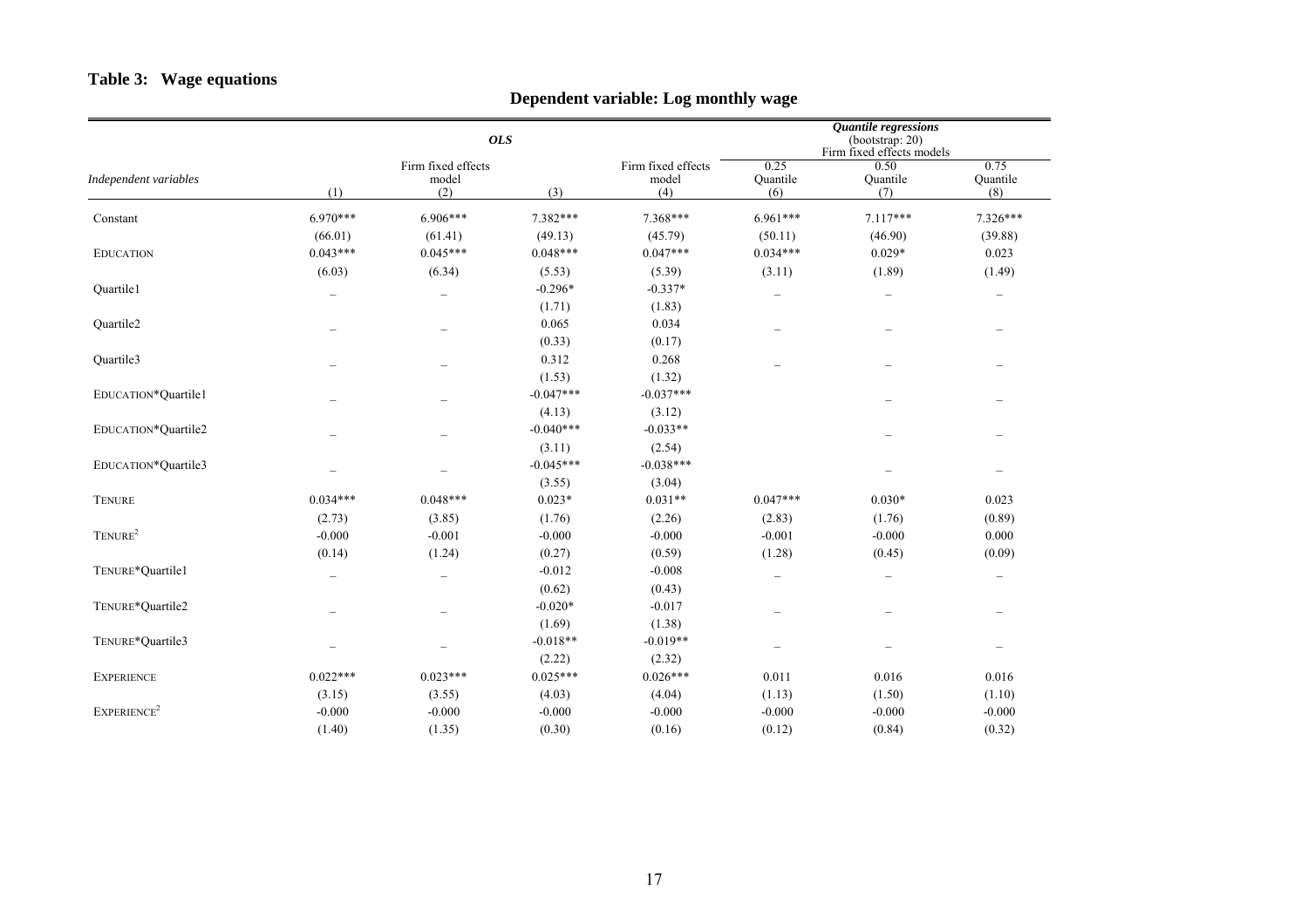#### **Table 3: Wage equations (Contd.)**

|                                                |                          | <b>OLS</b>                         |                          |                                    |                              | Quantile regressions<br>(bootstrap: 20)<br>Firm fixed effects models |                           |
|------------------------------------------------|--------------------------|------------------------------------|--------------------------|------------------------------------|------------------------------|----------------------------------------------------------------------|---------------------------|
| Independent variables                          | (1)                      | Firm fixed effects<br>model<br>(2) | (3)                      | Firm fixed effects<br>model<br>(4) | 0.25<br>Quantile<br>(6)      | 0.50<br>Quantile<br>(7)                                              | 0.75<br>Quantile<br>(8)   |
| EXPERIENCE*Quartile1                           | $\overline{a}$           | $\overline{a}$                     | $-0.022***$<br>(2.81)    | $-0.018**$<br>(2.24)               |                              | $\overline{\phantom{0}}$                                             |                           |
| EXPERIENCE*Quartile2                           |                          | $\overline{\phantom{0}}$           | $-0.023***$<br>(3.24)    | $-0.024***$<br>(3.39)              | $\overline{\phantom{0}}$     | $\overline{\phantom{0}}$                                             | $\overline{\phantom{0}}$  |
| EXPERIENCE*Quartile3                           |                          | $\overline{\phantom{a}}$           | $-0.024***$<br>(3.29)    | $-0.023***$<br>(3.19)              |                              |                                                                      |                           |
| On-the-Job Training<br>(FORMAA)                | $0.194**$<br>(2.03)      | $0.243**$<br>(2.30)                | $0.193***$<br>(2.96)     | $0.210***$<br>(2.71)               | $0.335***$<br>(3.03)         | $0.364***$<br>(3.44)                                                 | 0.213<br>(1.40)           |
| Dummy for executive or supervisc<br>(ENCADR)   | $0.324***$<br>(5.88)     | $0.317***$<br>(5.95)               | $0.116***$<br>(2.94)     | $0.124***$<br>(2.87)               | $0.194***$<br>(2.74)         | $0.344**$<br>(2.34)                                                  | $0.417***$<br>(3.26)      |
| Dummy for female                               | $-0.176***$<br>(3.73)    | $-0.161***$<br>(3.22)              | $-0.071**$<br>(2.18)     | $-0.066*$<br>(1.71)                | $-0.111$<br>(1.36)           | $-0.118$<br>(1.51)                                                   | $-0.113*$<br>(1.66)       |
| Dummy for proximity to minimum<br>wage (SMIG)  | 0.043<br>(0.68)          | 0.075<br>(1.29)                    | $0.314***$<br>(5.14)     | $0.295***$<br>(4.83)               | 0.043<br>(0.88)              | $-0.011$<br>(0.18)                                                   | $-0.045$<br>(0.64)        |
| Dummy for past apprenticeship<br>(APPRENTI)    | 0.085                    | 0.089                              | 0.036                    | 0.049                              | 0.083                        | 0.109                                                                | 0.027                     |
| Past-work<br>relevant<br>internship<br>(STAGA) | (1.38)<br>$0.170**$      | (1.54)<br>$0.173***$               | (0.87)<br>$0.086*$       | (1.15)<br>$0.107**$                | (1.38)<br>0.066              | (1.09)<br>0.091                                                      | (0.51)<br>0.185           |
| Firm1                                          | (2.53)                   | (2.77)<br>0.072                    | (1.87)                   | (2.26)<br>$-0.035$                 | (0.51)<br>0.007              | (0.80)<br>0.212                                                      | (0.99)<br>0.260           |
| Firm2                                          |                          | (0.62)<br>$-0.182**$               |                          | (0.39)<br>$-0.124*$                | (0.04)<br>$-0.192$           | (1.17)<br>$-0.167*$                                                  | (1.10)<br>$-0.130$        |
| Firm3                                          |                          | (2.03)<br>$0.233***$               |                          | (1.84)<br>0.013                    | (1.19)<br>0.198*             | (1.76)<br>$0.216**$                                                  | (1.16)<br>$0.302**$       |
| Firm4                                          |                          | (2.72)<br>$-0.147$                 |                          | (0.19)<br>$-0.082$                 | (1.71)<br>$-0.134$           | (2.28)<br>$-0.078$                                                   | (2.05)<br>$-0.137$        |
| Firm5                                          |                          | (1.53)<br>0.036                    |                          | (1.16)<br>$-0.035$                 | (1.32)<br>0.049              | (0.76)<br>0.062                                                      | (1.02)<br>0.004           |
| Firm7                                          |                          | (0.46)<br>$-0.032$                 |                          | (0.61)<br>$-0.021$                 | (0.37)<br>$-0.140$           | (0.92)<br>$-0.065$                                                   | (0.08)<br>0.018           |
| Firm8                                          | $\overline{\phantom{0}}$ | (0.35)<br>$-0.117$<br>(1.08)       | $\overline{\phantom{0}}$ | (0.32)<br>$-0.161*$<br>(1.94)      | (1.11)<br>$-0.020$<br>(0.11) | (0.54)<br>0.041<br>(0.25)                                            | (0.16)<br>0.003<br>(0.02) |
| Observations                                   | 203                      | 203                                | 203                      | 203                                | 203                          | 203                                                                  | 203                       |
| R-squared<br>Pseudo R-squared                  | 0.63                     | 0.71                               | 0.85                     | 0.86                               | 0.40                         | 0.46                                                                 | 0.52                      |

Absolute values of *t* statistics are in brackets. \*, \*\* and \*\*\* mean significant at 10%, 5% and 1% respectively.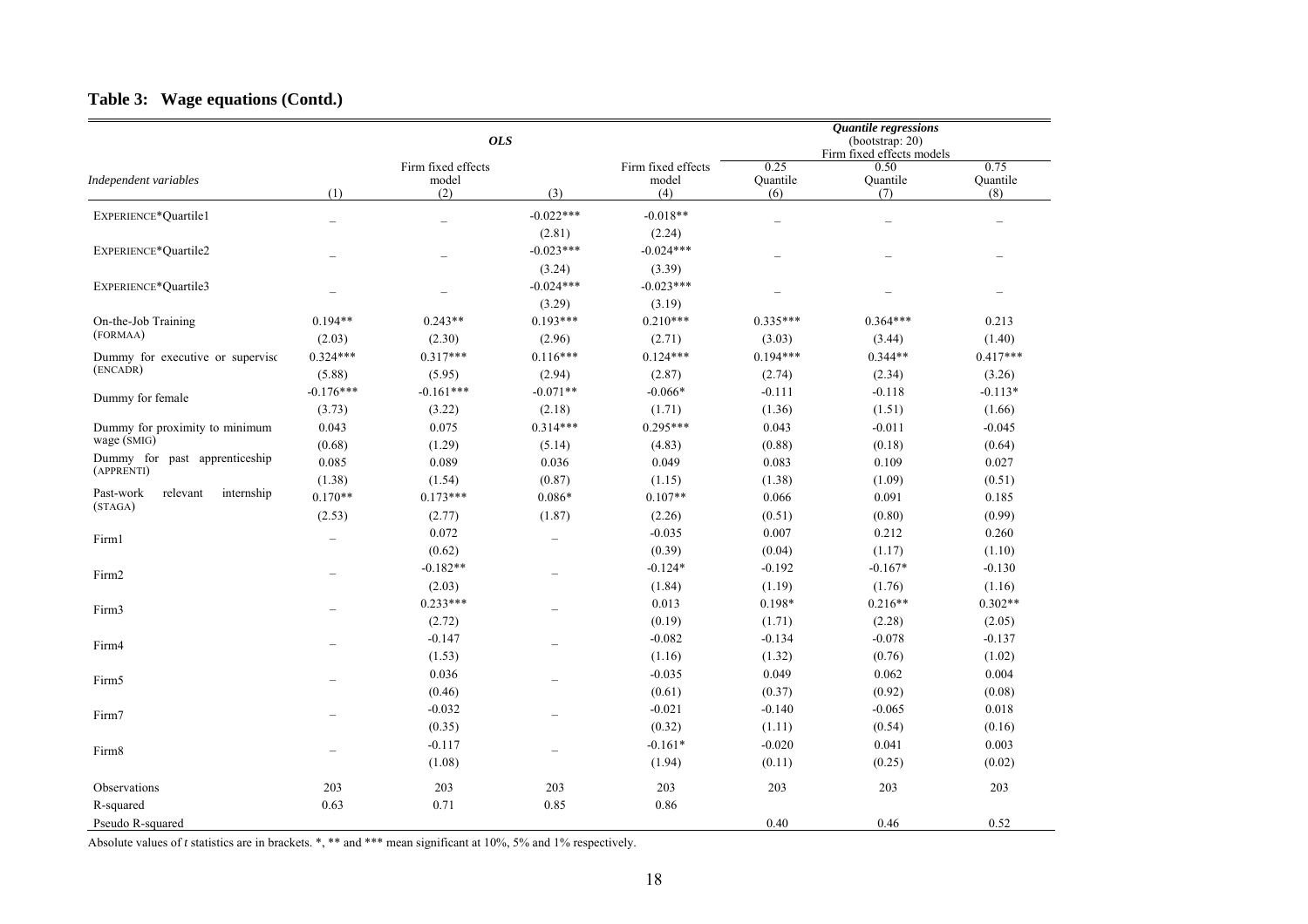|                         |                      |                      | <i>OLS</i>       |        | <i><b>Ouantile regressions</b></i> |                         |                                       |                                       |
|-------------------------|----------------------|----------------------|------------------|--------|------------------------------------|-------------------------|---------------------------------------|---------------------------------------|
|                         |                      |                      | <b>Ouartiles</b> |        |                                    |                         |                                       |                                       |
|                         |                      |                      |                  | 4      | Mean <sup>b</sup>                  | 0.25<br><i>Ouantile</i> | 0.50<br><i><u><b>Ouantile</b></u></i> | 0.75<br><i><u><b>Ouantile</b></u></i> |
| Variables               |                      |                      |                  |        |                                    |                         |                                       |                                       |
| <b>EDUCATION</b>        | 0.0097               | 0.0139               | 0.0087           | 0.0471 | 0.0190                             | 0.0341                  | 0.0285                                | 0.0228 <sup>ns</sup>                  |
| TENURE <sup>a</sup>     | 0.0187 <sup>nd</sup> | 0.0099 <sup>nd</sup> | 0.0080           | 0.0268 | 0.0154                             | 0.0352                  | 0.0270                                | $0.0241$ <sup>ns</sup>                |
| EXPERIENCE <sup>a</sup> | 0.0070               | 0.0013               | 0.0020           | 0.0254 | 0.0084                             | 0.0103 <sup>ns</sup>    | $0.0127^{ns}$                         | $0.0144^{ns}$                         |

**Table 4: Returns to human capital across wage-quartiles (with firm fixed effects)** 

 $a$ : returns are computed at the average point of the sub-sample.  $b$ : mean of the effects for the different quartiles.

ns: no significantly different from zero at 10% level.

 $n<sup>nd</sup>$ : no significantly different from the coefficient of the  $4<sup>th</sup>$  quartile at 10% level.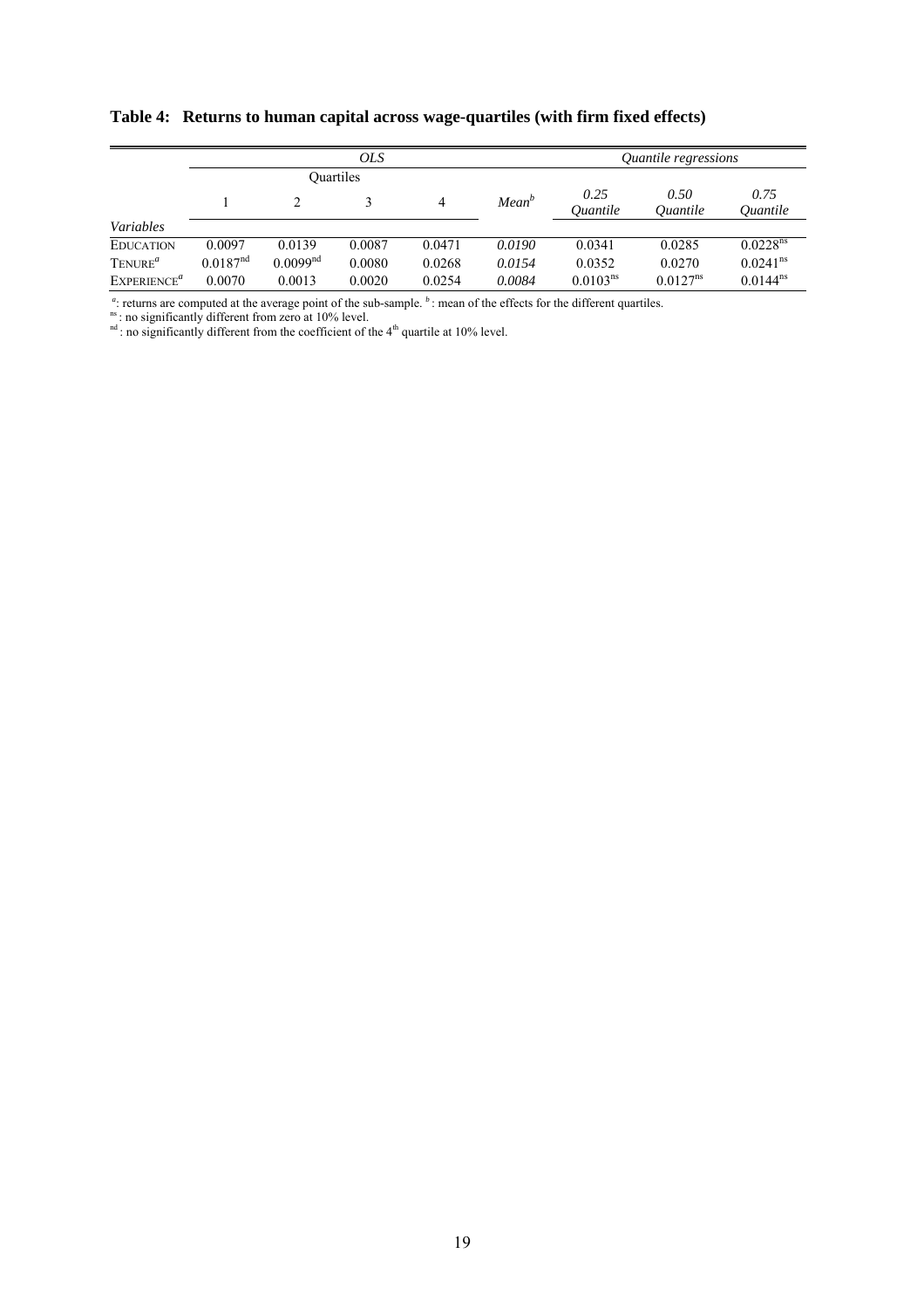#### **Table 5: Probit and Multinomial Logit Models**

|                                          | (1)                                                         | (2)                     |                                       | (3)                                                         |  |
|------------------------------------------|-------------------------------------------------------------|-------------------------|---------------------------------------|-------------------------------------------------------------|--|
|                                          | Probit for the probability of                               |                         | MNL for the probability of working in | Probit for the probability of                               |  |
|                                          | receiving On-the-Job Training<br>Dependent variable: FORMAD | Chain gangs<br>(CHAINE) | Work teams<br>(EQUIPE)                | being Executive or Supervisor<br>Dependent variable: ENCADR |  |
|                                          | $-5.4295$                                                   | 11.0364*                | 8.0497                                | $-1.7751$                                                   |  |
| Constant                                 | (1.54)                                                      | (1.78)                  | (1.28)                                | (1.53)                                                      |  |
| Dummy for female                         | 0.2436                                                      | 5.2860***               | 0.4507                                | $-0.3505$                                                   |  |
|                                          | (0.79)                                                      | (4.81)                  | (0.68)                                | (1.08)                                                      |  |
|                                          | 0.1892                                                      | $-0.7233$               | $-0.1626$                             | $-0.0973$                                                   |  |
| $\rm{AGE}$                               | (0.83)                                                      | (1.64)                  | (0.38)                                | (1.46)                                                      |  |
| AGE <sup>2</sup>                         | $-0.0054$                                                   | 0.0053                  | $-0.0001$                             | $\overline{\phantom{a}}$                                    |  |
|                                          | (1.41)                                                      | (0.73)                  | (0.02)                                |                                                             |  |
|                                          | $-0.8378*$                                                  | 1.4159                  | $-0.0917$                             | 0.2403                                                      |  |
| Matrimonial situation (MARI)             | (1.84)                                                      | (1.51)                  | (0.11)                                | (0.65)                                                      |  |
|                                          | 0.4034                                                      | $-0.4253$               | $-0.2508$                             | 0.2594                                                      |  |
| Number of dependent children (ENFT)      | (1.64)                                                      | (1.20)                  | (0.52)                                | (1.35)                                                      |  |
|                                          |                                                             | 0.4097                  | $-0.8977$                             | $-0.5065$                                                   |  |
| Geographical origin (PROVE)              |                                                             | (0.44)                  | (1.01)                                | (1.07)                                                      |  |
|                                          |                                                             | 2.1059*                 | $-1.3091$                             | 0.6969                                                      |  |
| <b>KORAN</b>                             |                                                             | (1.68)                  | (1.03)                                | (1.30)                                                      |  |
|                                          |                                                             | 3.5479                  | -44.3956                              | $\overline{\phantom{0}}$                                    |  |
| <b>ANALPHA</b>                           |                                                             | (1.04)                  | (0.00)                                |                                                             |  |
|                                          | $0.3476***$                                                 | $-0.0050$               | $-0.1508$                             | $0.3135***$                                                 |  |
| <b>EDUCATION</b>                         | (3.18)                                                      | (0.03)                  | (0.80)                                | (3.97)                                                      |  |
| Past apprenticeship (APPRENTI)           | $\overline{\phantom{0}}$                                    | $-2.6085***$            | $-2.2813*$                            | $\overline{\phantom{m}}$                                    |  |
|                                          |                                                             | (2.82)                  | (1.93)                                |                                                             |  |
| Non job related vocational degree        | $-0.0162$                                                   | $-0.8369$               | $-0.0314$                             | $-0.4853$                                                   |  |
| (ETUTP)                                  | (0.04)                                                      | (0.88)                  | (0.04)                                | (1.19)                                                      |  |
| Job related vocational degree (ETUTPA)   | $-0.6039$                                                   | $-1.1148$               | 0.3522                                | $\overline{\phantom{a}}$                                    |  |
|                                          | (1.42)                                                      | (1.14)                  | (0.47)                                |                                                             |  |
| Past-work relevant internship (STAGA)    | $-0.0060$                                                   | $-3.5197**$             | $-0.2400$                             | $0.7666**$                                                  |  |
|                                          | (0.01)                                                      | (2.46)                  | (0.30)                                | (2.10)                                                      |  |
| Past-work irrelevant internship (STAGAN) | $-0.2793$                                                   |                         |                                       |                                                             |  |
|                                          | (0.66)                                                      |                         |                                       |                                                             |  |
| Periods of unemployment (CHOMA)          | 0.0797                                                      | 0.1053                  | 0.1507                                |                                                             |  |
|                                          | (0.76)                                                      | (0.62)                  | (0.80)                                |                                                             |  |
|                                          | 0.1236                                                      | 0.4177                  | $-0.1051$                             | $0.1773**$                                                  |  |
| <b>TENURE</b>                            | (1.53)                                                      | (1.58)                  | (0.50)                                | (2.54)                                                      |  |
| TENURE <sup>2</sup>                      |                                                             | $-0.0045$               | 0.0112                                |                                                             |  |
|                                          |                                                             | (0.36)                  | (1.13)                                |                                                             |  |